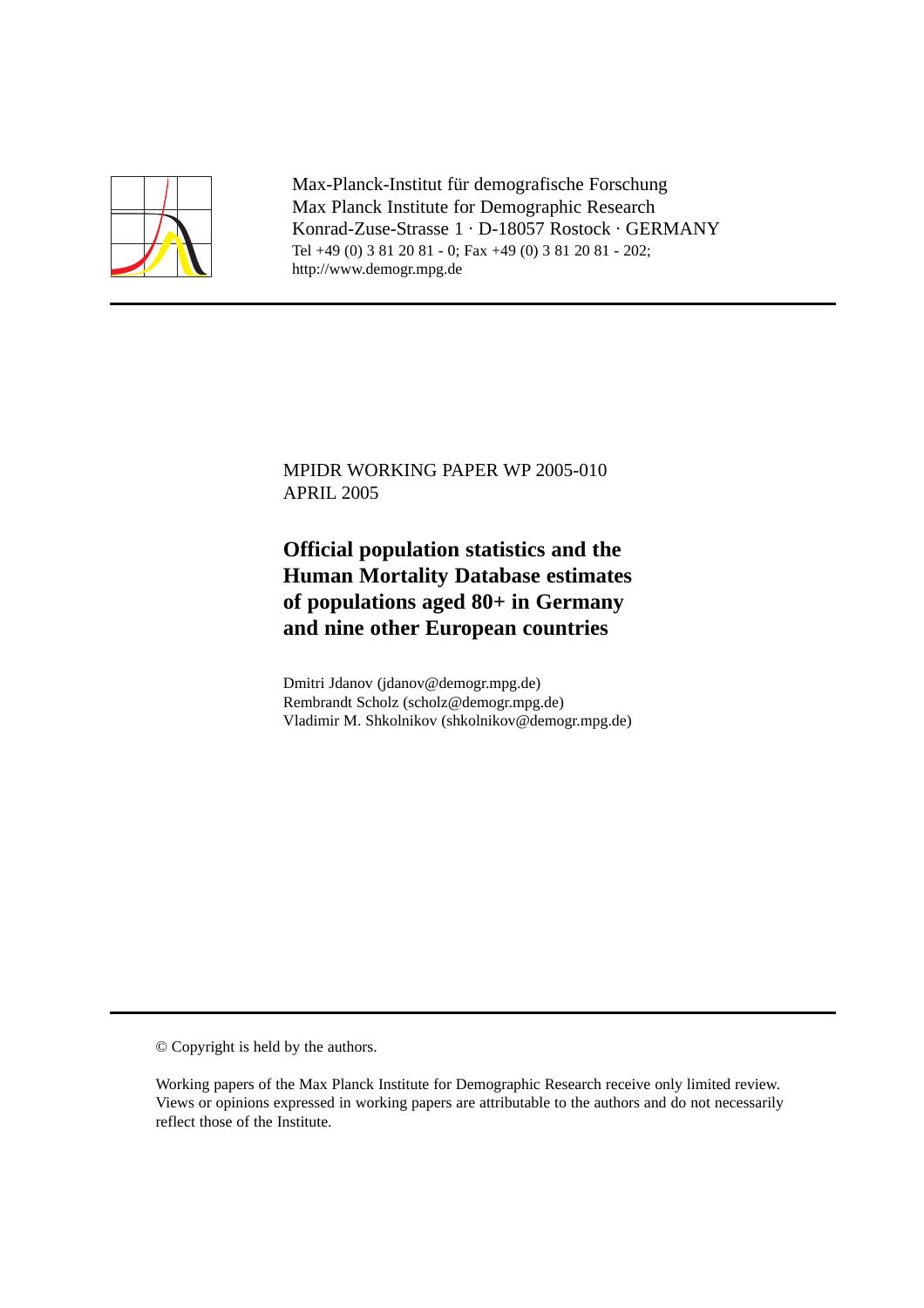# **Official population statistics and the Human Mortality Database estimates of populations aged 80+ in Germany and nine other European countries**

D. Jdanov<sup>1</sup>, R. Scholz<sup>1</sup>, and V. M. Shkolnikov<sup>1</sup>

**1 Max Planck Institute for Demographic Research, Rostock, Germany** 

#### **Abstract**

A systematic comparison of the Human Mortality Database and official estimates of populations aged 80+ is presented. We consider statistical series for East and West Germany and also series for Denmark, England and Wales, France, Finland, Hungary, the Netherlands, Russia, Sweden, and Switzerland. The Human Mortality Database (HMD, www.mortality.org) methodology relies on the methods of extinct and almost extinct generations. HMD estimates are precise if the quality of death data is high and the migration among the elderly is negligible. The comparisons between the HMD and the official populations are not fully appropriate for the 1990s since the HMD calculations are related to official population estimates. A significant overestimation of the male population aged 80+ and especially 90+ between the censuses of 1970 and 1987 was found in West Germany. The relative surplus of men aged 90+ increased from 5 to 20 percent, which expressed in absolute numbers indicates an increase from 2 to 10 thousand. In 1971-1987 the official death rates have fallen dramatically to implausibly low values. In 1987-88 death rates based on the official populations suddenly jumped to the HMD death rates due to the census reestimation. In the 1990s an accelerated decrease in male death rates has resumed. For other countries, the relative and absolute deviations from the HMD estimates were especially high in Russia, Hungary, and England and Wales. Regression analysis reveals common factors of the relative deviation from the HMD populations. The deviation tends to decrease with time, increase with age, be higher during inter-census periods than in census years, and to decrease after the introduction of population registers.

**Key words:** aging; elderly; population estimates; quality of statistics.

# **Introduction**

Since the 1950s, population aging has become a central demographic trend, leading to numerous and important socio-economic consequences. Accurate estimates of old-age populations are necessary for correctly assessing the current scale of the process and predicting future changes. Peo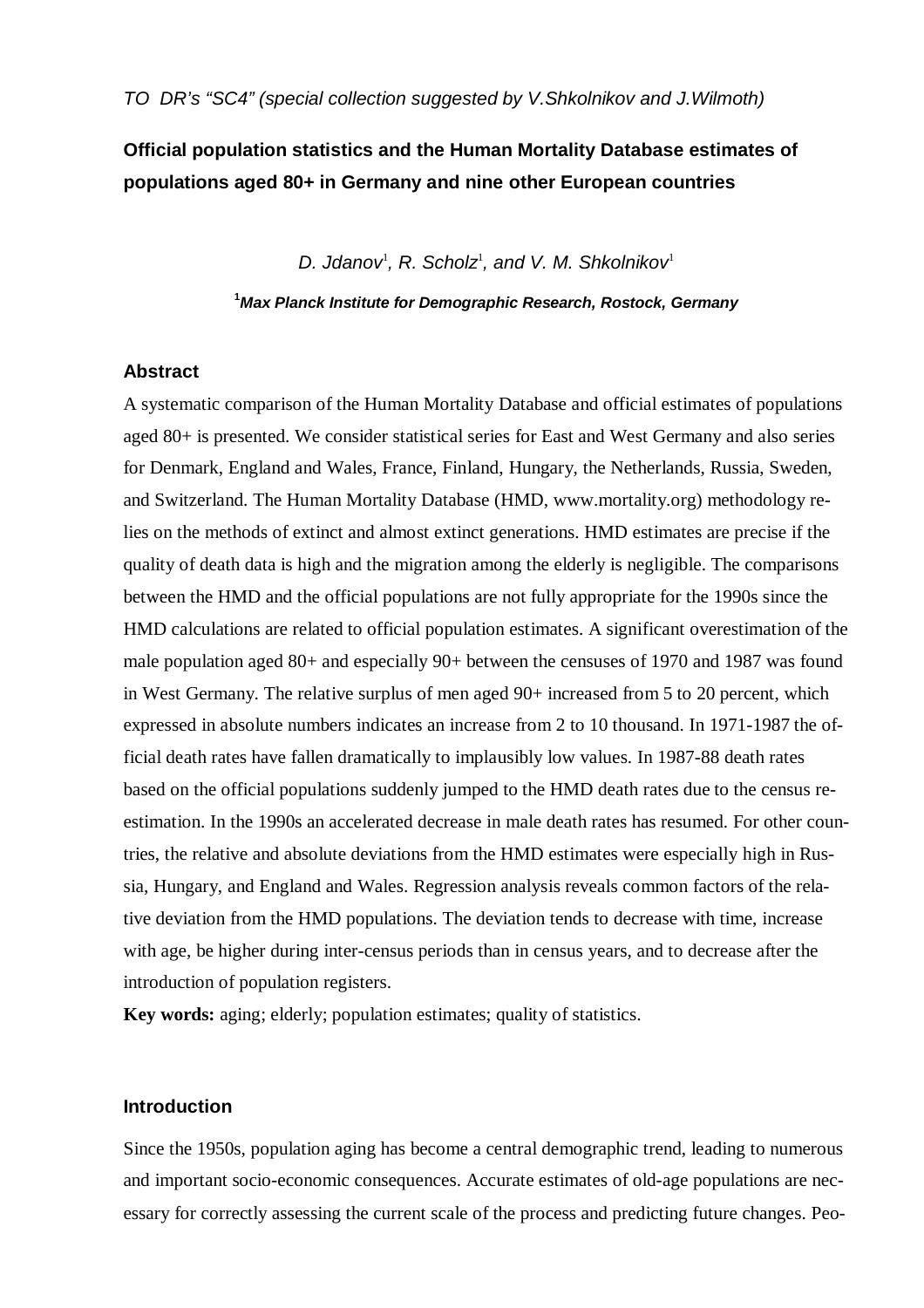ple at advanced ages over 80 frequently need serious assistance from society. The spectacular growth of the absolute number of people aged 80+ suggests that at present the same relative error in a population estimate can result in a greater absolute error than 20 or 30 years ago (see Figure 1).

Official population estimates are especially problematic at advanced ages. This is related to a general tendency to overstate ages, sometimes related to difficulties with an imprecise character of information about the date of birth. Registration of births became compulsory in 1872 in Japan, in 1874 in England and Wales, in 1876 in Germany, and in 1911 in Portugal (Kannisto, 1988). In addition, the population estimates can be affected by errors in census counting or induced by immigrants from countries with no registration of births, and/or by errors in data entry or copying many years ago. Note that errors in population size are relatively higher at advanced ages, where absolute numbers of survivors are lower than those at younger ages.

In some developed countries the situation is worse than in other countries. For example, registration of birth became universal in the USA only in 1940 (Kannisto, 1988). In Russia, the obligatory registration of birth was introduced as late as in 1918 (Andreev, Darski, Khorkova, 1999). It had become universal only by the early 1930s and was distorted during the Great Patriotic War of 1941-45 due to the military occupation of large parts of the country's territory.



**Figure 1. A growth of absolute numbers of people aged 80+ and 90+ in 1956-2000: the total population of Denmark, England and Wales, Finland, France, East Germany, West Germany, Hungary, the Netherlands, Norway, Sweden, and Switzerland.** 

Source: Kannisto-Thatcher Database on Old Age Mortality at the Max Planck Institute for Demographic Research (available at http://www.demogr.mpg.de/databases/ktdb).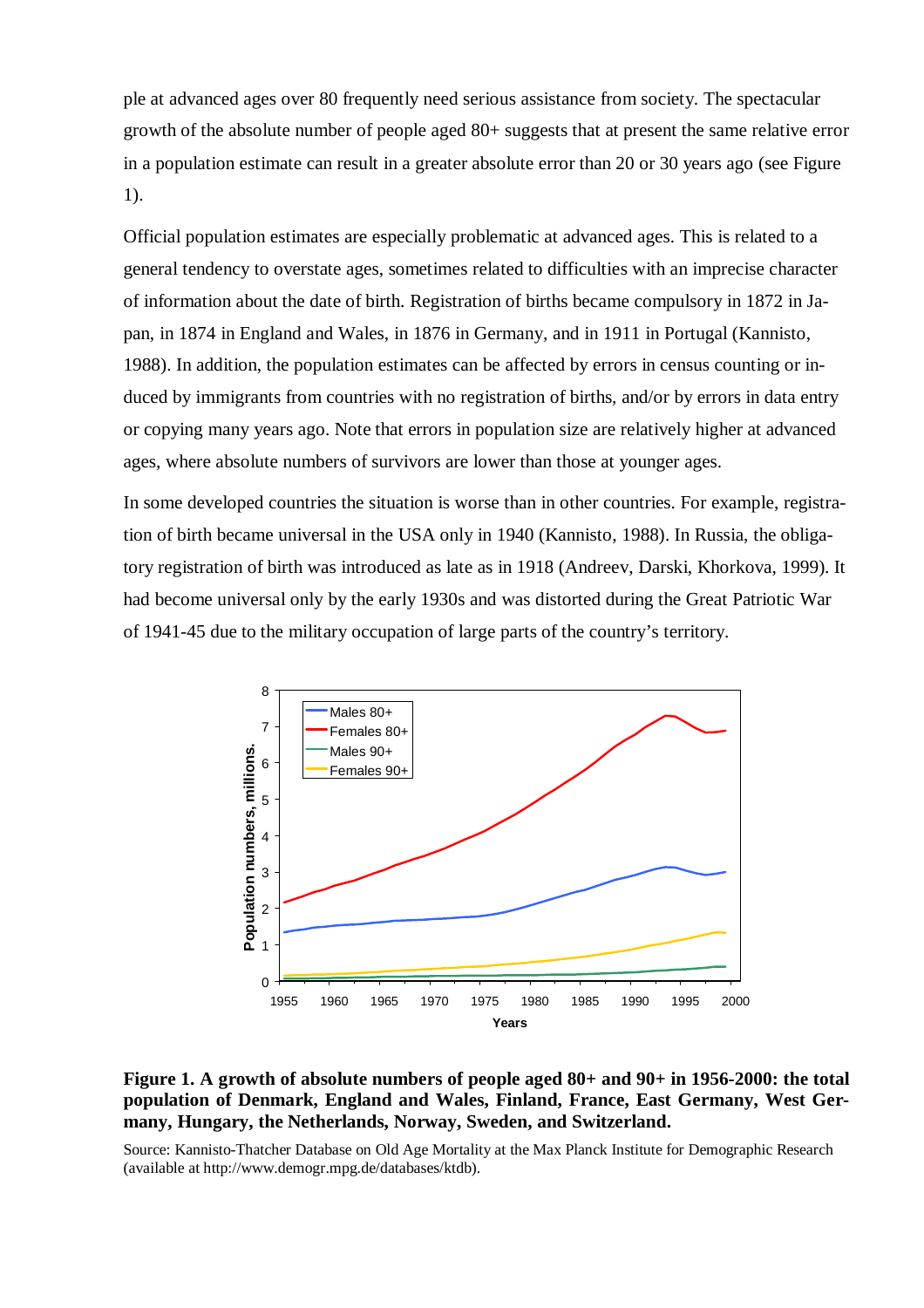Owing to these reasons, prior demographic analyses found it difficult to obtain precise estimates of populations at advanced ages when using routine estimates of population based on census counts, current registration of deaths, and migrations.

One can avoid several sources of errors in the estimation of elderly populations by using Paul Vincent's method of extinct generation (Vincent, 1951). This method uses death statistics only for a retrospective re-estimation of population at ages, at which international migration is very low and can be ignored. It avoids using population distributions with imprecise age structures and has been repeatedly used for the re-estimation of populations of elderly and for checking the quality of official population figures (Rosenwake, 1979, Kannisto, 1988, Thatcher, 1992, Hill et al., 2000, Thatcher, 2001). The method was extended for application to "almost-extinct" cohorts, e.g., cohorts older than 90 or 95, with only a small proportion of individuals being alive (Thatcher, 1988).

The Human Mortality Database methodology for the re-estimation of populations aged 80+ includes a powerful combination of methods (Wilmoth et al., 2004) built around P.Vincent's idea of retrospective estimation of population from deaths, further developed by V. Kannisto and R. Thatcher. The present study performs a systematic comparison of HMD population estimates with current population estimates for eleven countries of Europe. First, we provide a brief review of the HMD methodology, outlining its methods for the estimation of populations aged 80+ by sex, age, and year of birth. In Section 2, we compare the HMD and the official population estimates for East and West Germany from the 1950s onward. In Sections 3 and 4, we analyze relative and absolute differences between the two series of estimates for other nine European countries. In Section 5, we identify factors influencing variation in the absolute values of the relative differences between the HMD and the official populations by means of regression analysis. Finally, we briefly summarize the empirical findings.

## **1. Methods and data**

 $\overline{a}$ 

# **1.1. Methods for re-estimation of the population size at ages 80+. A brief summary of HMD methodology**<sup>1</sup>

In most countries, years-population counts by one-year age group are available up to age 90 and are followed by the total of population aged 90+. For this common case, Figure 2 shows the zones of the Lexis diagram, in which different methods for the estimation of the number of survivors aged 80+ are applied.

<sup>&</sup>lt;sup>1</sup> Material of section 1.1 is entirely based on the HMD Methods protocol by Wilmoth et al. (2002), available at http://www.mortality.org/Public/Docs/MethodsProtocol.pdf. Figures 2, 3, 4, and all formulae originate from this source.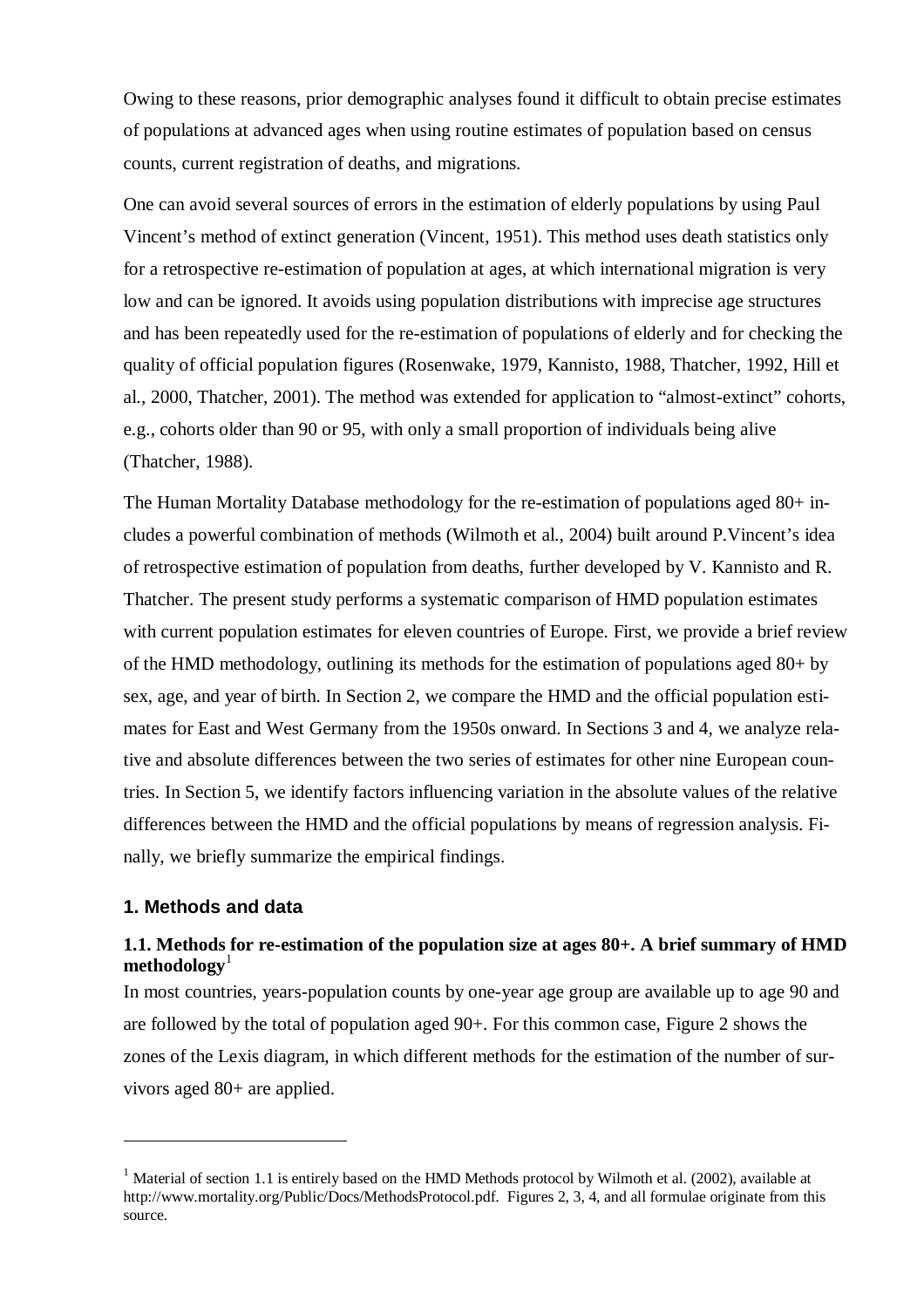Zone A corresponds to people aged 80-89 at the beginning of the last year *t*n. The HMD methodology assumes that officially registered sizes of respective birth cohorts at the beginning of the last year of observation are reliable. The HMD populations on the 1st of January of years *t*n-1, *t*n-2, …, *t*n-9 are taken as equal to the official current population estimates or the inter-census survival estimates (for more details, see the section "Intercensal survival methods" in the HMD "Methods protocol", 2002). These estimates correspond to a conventional approach for estimating populations within inter-census periods from information on demographic events. The fact that during the last ten years of observation some part of HMD population estimates originated directly from official statistics, suggests a force pushing the HMD estimates closer to the official ones. This should be taken into account when interpreting the results of comparisons between the HMD and official estimates.



## **Figure 2. Zones of application of different methods for the estimation of populations aged 80+ in the HMD.**

Notes. A - official and inter-census survival estimates; B - extinct cohort estimates; C - survivor ratio (SR90+) estimates of population at the beginning of the last year.

Zone B in Figure 2 corresponds to the extinct cohort method. The method is applicable to cohorts that have reached a certain age of extinction  $\omega$  by the beginning of the last year  $t_n$ . Age  $\omega$  is defined as age, after which there are virtually no deaths. More precisely, for a candidate age *x* we count the average number of deaths over cohorts, aged *x*,  $x+1$ , …,  $x+4$  on January 1<sup>st</sup> of the year  $y_n$ , over the years from  $y_n$ -5 to  $y_n$ -1 (Figure 3):

$$
\widetilde{D}(x,t_n) = \frac{1}{5} \sum_{j=1}^{5} \sum_{i=0}^{j-1} D^c(x+i, t_n - x - j) , \qquad (1)
$$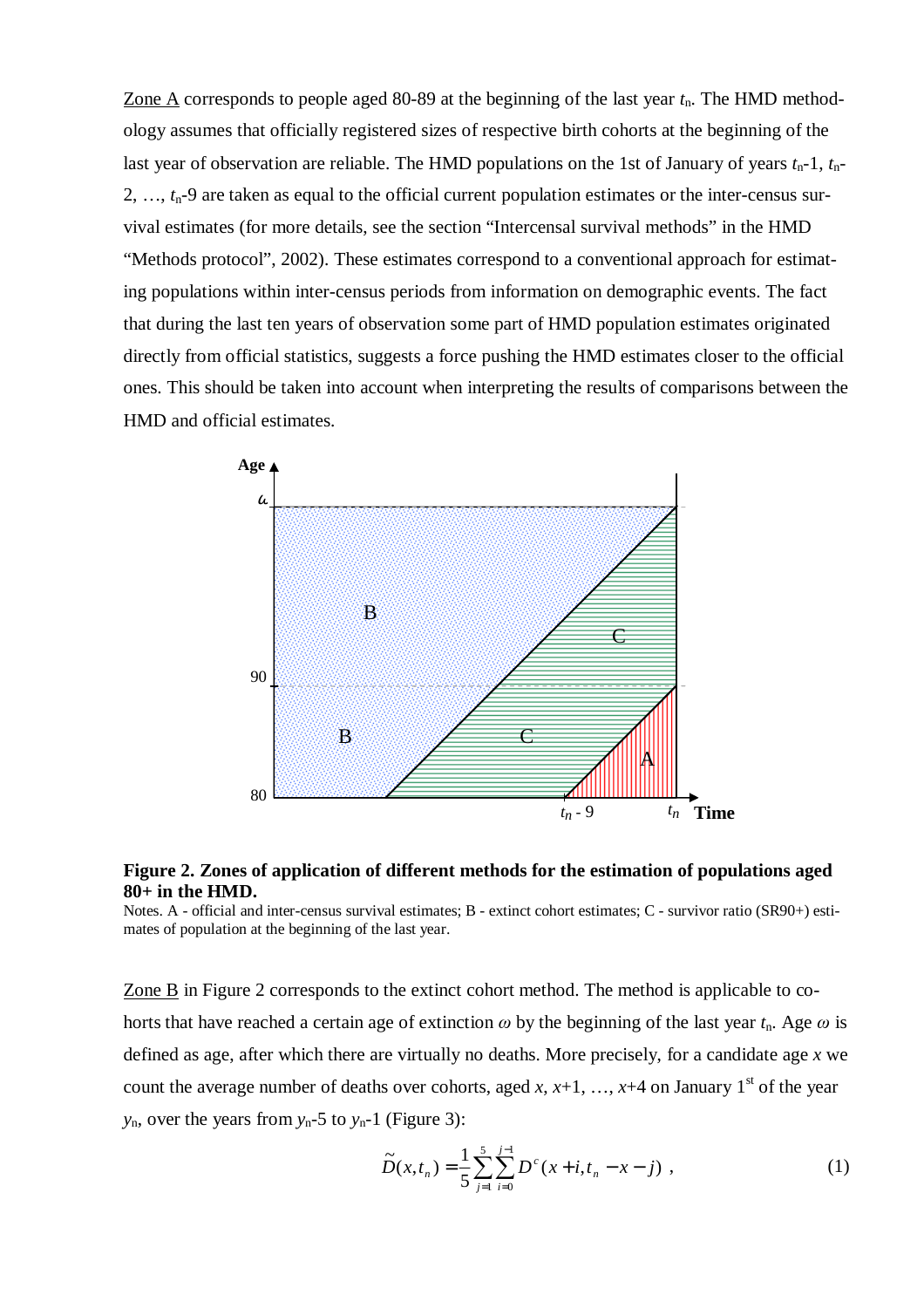$\omega$  is defined as the lowest age *x*, such that  $\widetilde{D}(x, t_n) \le 0.5$ .

According to the method of extinct generation, population size at age *x* for a cohort in question equals the total of all deaths in this cohort occurred at age from *x* and older ages:

$$
P(x,t) = \sum_{i=0}^{\infty} D^{c} (x+i, t-x)
$$
 (2)

Here,  $D^{c}(x,t)$  is the number of deaths in the cohort born in year *t* recorded among those aged  $[x, x+1)$ ;  $P(x,t)$  is the population size on January 1st of year *t* at age *x*.



**Figure 3. Illustration of the extinction rule (with**  $x = \omega - 1$ **).** 

The extinct generation method assumes no international migration after age *x*. In the absolute majority of cases, this is a very reasonable assumption for advanced ages.

Zone B in Figure 2 corresponds to cohorts that can be considered as almost extinct on January  $1<sup>st</sup>$ of the year  $y_n$ . At this time point, these cohorts are aged from 90 to  $\omega$  and therefore only small fractions of their initial size remain alive.

In some countries with population registers, the official data are available by one-year age groups up to the highest age. These data are reliable. In such easy situations, the HMD population estimates for almost extinct cohorts can be calculated similarly to formula (2):

$$
P(x,t) = \sum_{i=0}^{t_n - t - 1} D^c(x+i, t-x) + P(x + (t_n - t), t_n)
$$
 (3)

However, for the majority of countries and years, only an aggregated population count for age 90+ is available or population estimates at single ages from 90 to  $\omega$  -1 are available, but they are not reliable. In these situations, the survival ratio method is applied for obtaining the population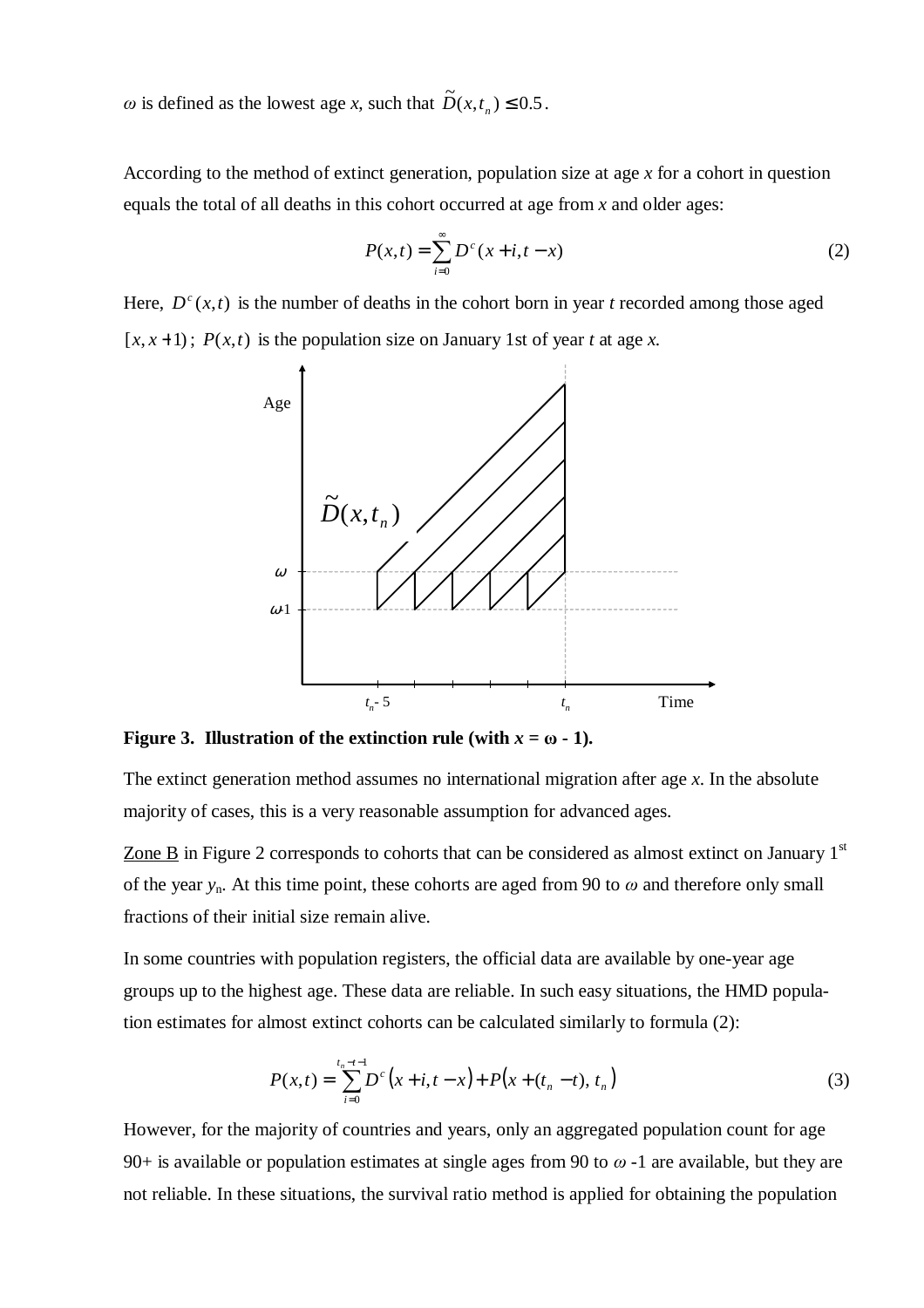estimates at ages from 90 to  $\omega$ -1 at the beginning of the last year. Various modifications of this method have been proposed (see Andreev,1999, for a comparative analysis). The HMD exploits the version that proved to be the most robust (Thatcher et al., 2002).

The idea behind the method is simple. As with the extinct cohort method, one has to assume that the whole change in population size is determined by deaths only. In addition, it is assumed that a 5-year survival in the oldest non-extinct cohort aged  $\omega$ -1 on January 1<sup>st</sup> of the year  $y_n$  is the same as the average survival in 5 prior extinct cohorts. This allows estimating the population size of the cohort  $\omega$ -1 on January 1<sup>st</sup> of the year  $y_n$ . The same procedure then is applied to the next younger cohort and so forth down to the cohort aged 90 on January  $1<sup>st</sup>$  of the year  $y_n$  (see the section "Survival ratio" in the HMD "Methods Protocol" for more details).

The HMD methods for population estimates require reliable data on deaths. Unfortunately, that is not true for all data available in the HMD. For instance, deaths can be undercounted in statistics of the 18<sup>th</sup> and 19<sup>th</sup> centuries and age at death can be misreported. Below we will give an example of problems in death data.

Difficulties with death counts. The extinct generation and the survivor ratio methods described above require data on deaths by Lexis triangle (age and year of birth). In the HMD, death counts are collected at the finest level of detail available – ideally, by sex, completed age, year of birth, and calendar year. This is, however, not the case for several countries, where such data are unavailable. Among the countries under consideration in this study, England and Wales and Russia have death counts classified by the Lexis squares (age at death) without an additional split by year of birth. For splitting deaths by cohort from a single age group by birth cohort, we use an equation obtained from regression analysis of deaths by Lexis triangle data of Sweden (1901- 1999), Japan (1950-1998), and France (1907-1997) (see the section "Splitting 1x1 death counts into Lexis triangles" in the HMD "Methods Protocol" for more details).

Another even more serious difficulty is related to death counts in open-age intervals. The HMD methodology includes a method for the distribution of deaths within open-age group. It relies on the assumption that deaths follow the pattern of a stationary population with an age-specific pattern of death rates given by the Kannisto model of the mortality age curve (Thatcher, 1999) (see the section "Splitting deaths in an opened-age interval by Lexis triangles" in the HMD "Methods Protocol" for more details).

Finally, the quality of death statistics may be poor in some countries during certain time periods. This makes problematic the whole HMD methodology for the population re-estimation on the basis of death count data. Users are informed about problems of this sort by special warning messages on the HMD country-pages. It also makes problematic comparisons between the HMD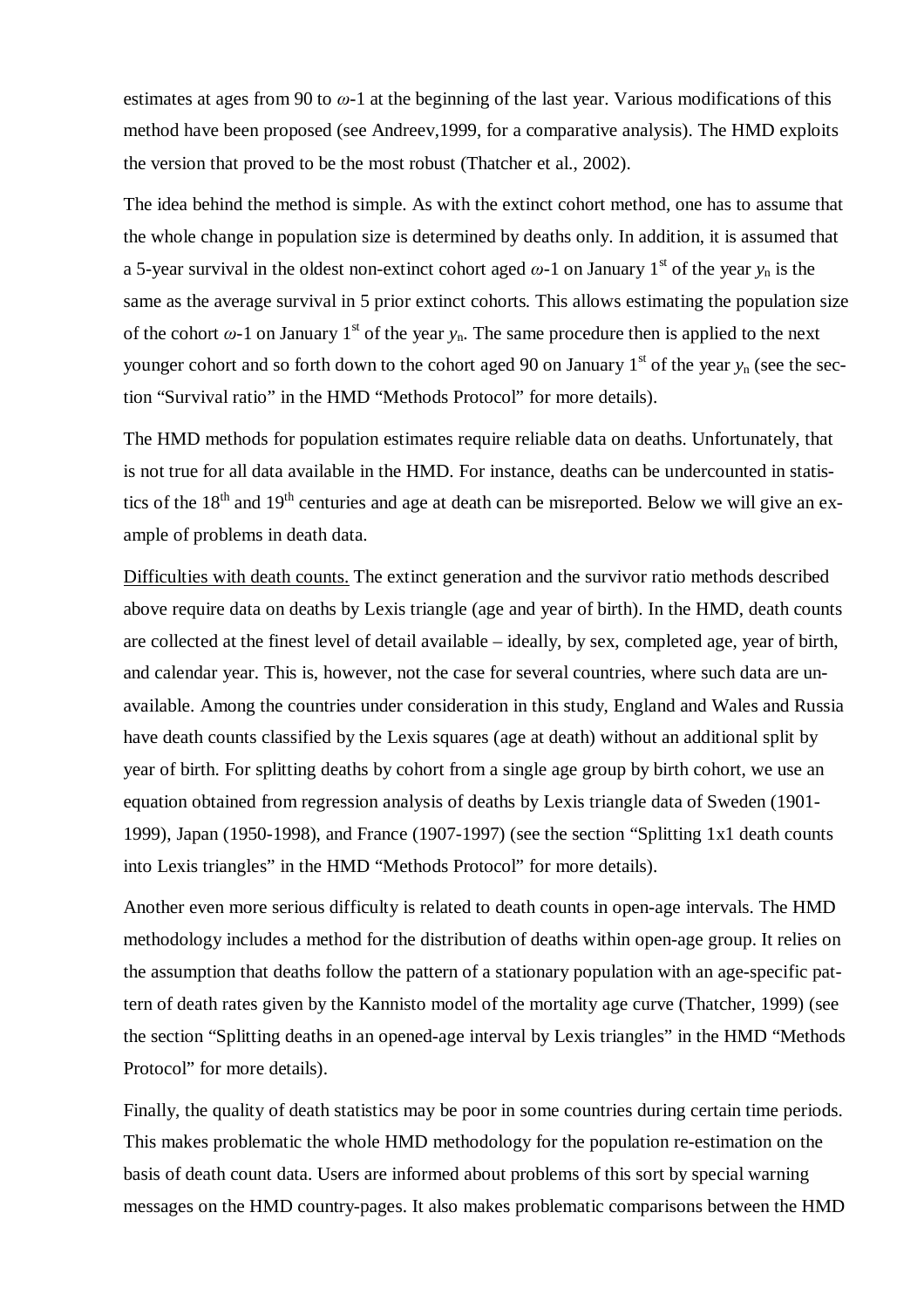and official population estimates. Indeed, one can not be sure that the HMD populations are preferable compared to the official ones.

According to Kannisto (1988), a slow decrease of deaths with age, a high male to female death ratio, and age heaping around ages ending by 0 and 5 can indicate the quality problems in the data on deaths at advanced ages. Figure 4 shows age-specific death rates for Russian males at ages around 85 and around 90, with a clear age heaping in the years before 1970. In the present study, we consider Russian data beginning from 1970 onwards.



**Figure 4. Mortality rates at selected ages, Russia, Males, 1946-1999.**  Source: Zakharov (2001).

#### **1.2. Country data series**

We selected 11 western and eastern European countries for comparative analyses. These are Denmark, England and Wales, Finland, France, West Germany, East Germany, Hungary, the Netherlands, Russia, Sweden, and Switzerland. We aimed to select countries representing a variety of statistical systems and shapes of data on population and deaths. These are countries with national (Denmark, Finland, and Sweden) or municipal (the Netherlands) population registers, countries with residential registers (Switzerland, East and West Germany), with some residential registration (France, Hungary, and Russia), and countries with no regular residential registration (England and Wales).

Within the time periods under consideration, all countries are assumed to have reliable death statistics. In order to satisfy this condition, for several countries we analyze shorter data series than those available in the HMD. For countries with long data series beginning in the  $19<sup>th</sup>$  century, such as Denmark, Finland, England and Wales, and Switzerland, we decided to begin from 1910. For Sweden, the time period is even shorter since HMD does not include annual official population estimates for years before 1960. Finally, due to problems with the quality of the death data indicated in the previous section, we excluded years prior to 1970 from the Russian series.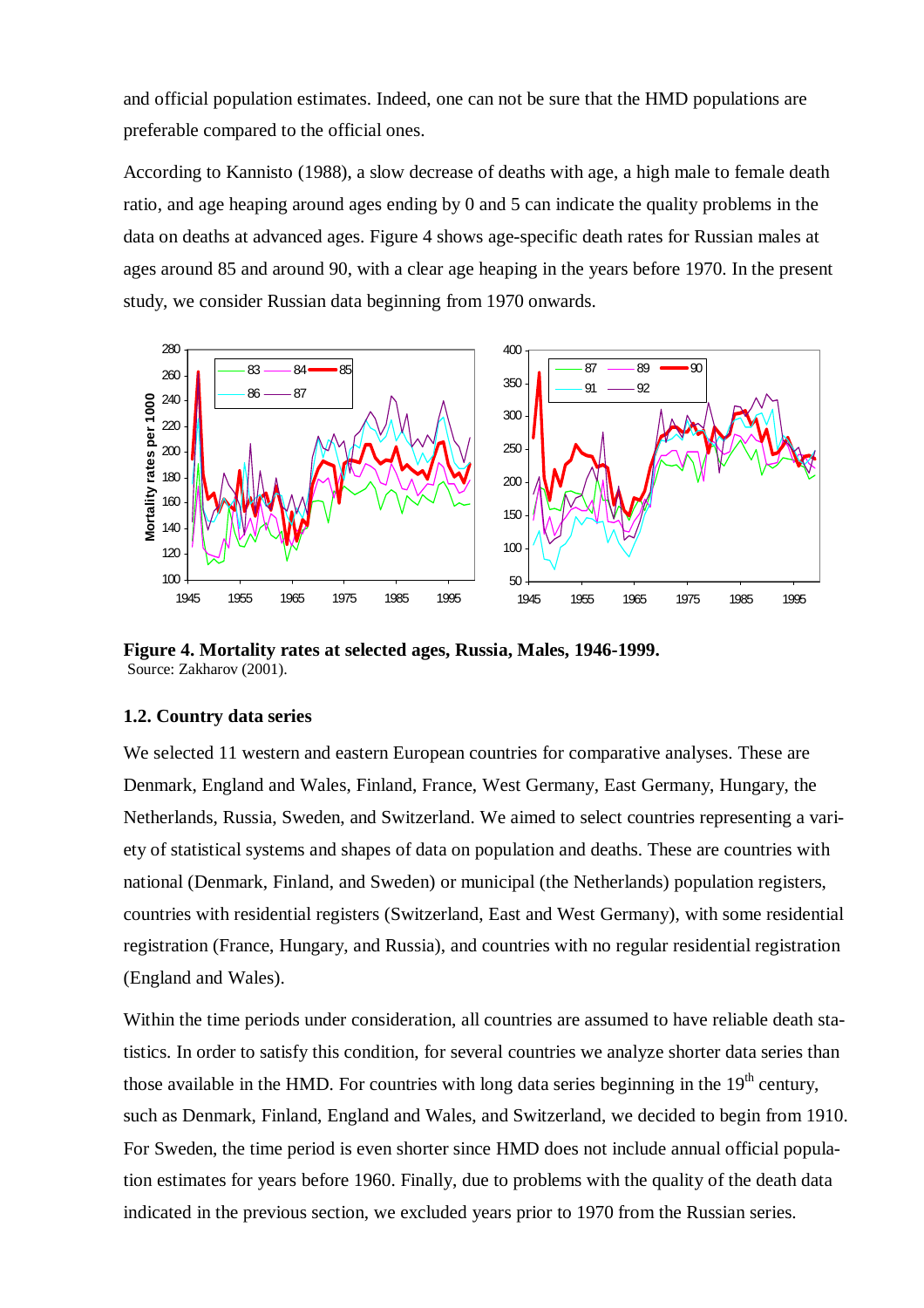Table 1 presents important characteristics of the data used in the present study.

**Table 1. Review of the data** 

|                 |         |                         | Years with        | Opened age     | Shape of the |                     |
|-----------------|---------|-------------------------|-------------------|----------------|--------------|---------------------|
|                 | Time    |                         | opened age inter- | interval in    | eleme-ntary  | Popula-             |
| Country         |         | Census years            | val               | the popula-    | cell on the  | tion Reg-           |
|                 | period  |                         | $(90+100+)$ in    | tion data of   | Lexis dia-   | $\text{ister}^{\#}$ |
|                 |         |                         | data on deaths    | the last year  | gram         |                     |
|                 | 1910-   | 1911, 1921, 1930, 1940, | 1921-1942         |                |              |                     |
|                 | 2003    | 1945, 1950, 1955, 1960, |                   |                | Triangle,    | Since               |
| Denmark         |         | 1965, 1970, 1976, 1981, |                   | N <sub>o</sub> | Square in    | 1968                |
|                 |         | 1991, 1998              |                   |                | 1910-20      |                     |
|                 | 1910-   | 1951, 1961, 1971, 1976, | N <sub>o</sub>    |                | Triangle,    | Since               |
| Finland         | 2003    | 1981, 1985, 1990, 1995, |                   | No             | Square in    | 1969                |
|                 |         | 2001                    |                   |                | 1910-16      |                     |
| Sweden          | 1960-   | 1961, 1965, 1970, 1975, | No                |                | Triangle     | Since               |
|                 | 2003    | 1980, 1985, 1990        | N <sub>0</sub>    |                |              | 1970                |
| The Netherlands | $1950-$ | 1947, 1960, 1971        | $No***$           | Yes            | Triangle     | The whole           |
|                 | 2002    |                         |                   |                |              | period              |
| England &       | $1911-$ | 1951, 1961, 1971, 1981, | $\overline{No}$   | Yes            | Square       | N <sub>0</sub>      |
| Wales           | 2001    | 1991, 2001              |                   |                |              |                     |
|                 | 1910-   | 1911, 1921, 1926, 1931, | 1934-1935,        |                |              |                     |
| France          | 2002    | 1936, 1946, 1954, 1962, | 1947####          | Yes            | Triangle     | No                  |
|                 |         | 1968, 1975, 1982, 1990, |                   |                |              |                     |
|                 |         | 1999                    |                   |                |              |                     |
|                 | $1910-$ | 1910, 1920, 1930, 1941, | 1910-1949         |                |              |                     |
| Switzerland     | 2003    | 1950, 1960, 1970, 1980, |                   | Yes            | Triangle     | N <sub>o</sub>      |
|                 |         | 1990, 2000              |                   |                |              |                     |
| Germany, West   | 1956-   | 1951, 1961, 1970, 1987  | 1956-1963         | Yes            | Triangle     | No                  |
|                 | 2000    |                         |                   |                |              |                     |
| Germany, East   | 1956-   | 1950, 1964, 1971, 1981  | 1956-1989         | Yes            | Triangle     | 1985-89             |
|                 | 2000    |                         |                   |                |              |                     |
| Hungary         | $1950-$ | 1949, 1960, 1970, 1980, | 1950-2002         | Yes            | Triangle     | $\rm No$            |
|                 | 2002    | 1990, 2001              |                   |                |              |                     |
| Russia          | 1970-   | 1970, 1989, 2002        | 1970-2003         | Yes            | Square       | $\rm No$            |
|                 | 2003    |                         |                   |                |              |                     |

Notes.

# Since this year, the population register provides a basis for compiling annual statistics on the population and its composition by age and sex.

## The NSO of the Netherlands provides data on deaths with an open-age interval 108+.

 $^{***}$  Population data for France for 1910-1990 are taken from Tableau I-C-1 of Vallin and Meslé (2001).  $^{***}$  105+ in 1998-2001.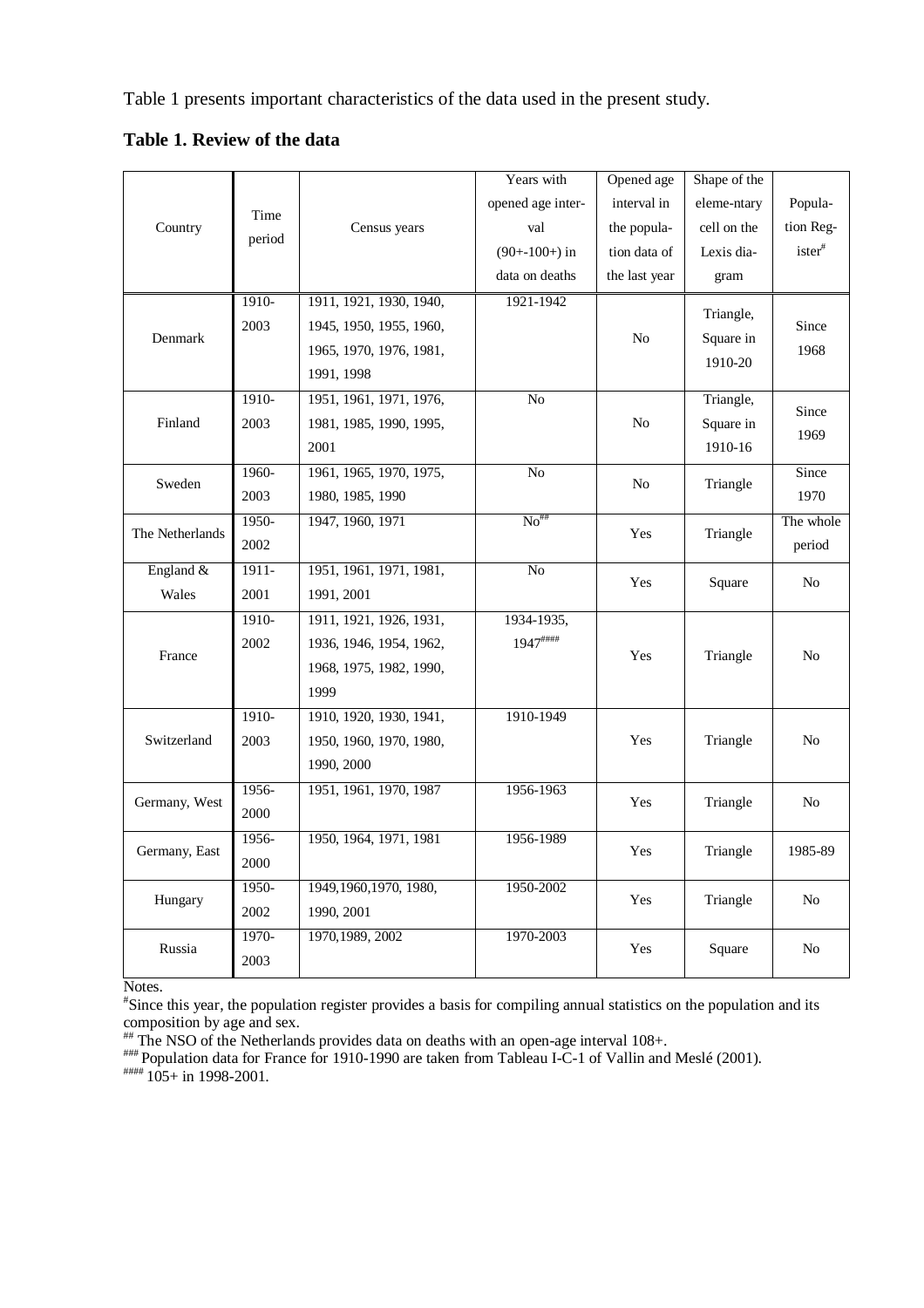# **2. German population estimates since 1956**

When looking at empirical results, one should keep in mind that, according to the HMD methodology, HMD population estimates must be equal to the official population estimates at the beginning of the last year. In addition, during the last 10 calendar years HMD population estimates for ages from 80 to 89 include official population numbers: for ages from 80 to 89 at the beginning of the last year, for ages from 80 to 88 at the beginning of the previous year etc. This means that the sense of comparison of the HMD and the official population estimates is different for the last decade due to the "gravitation" to the official population numbers. It suggests also that the comparison will be less problematic for ages 90+ than for ages from 80 to 89.

Figure 5 shows relative differences between the HMD and the official population estimates by age and calendar year on the Lexis diagram<sup>2</sup> in East and West Germany. The proportional difference is calculated as

$$
\delta(x,t) = \frac{P^{HMD}(x,t) - P^{official}(x,t)}{P^{HMD}(x,t)}.
$$

In Figure 5 the magnitude of the difference  $\delta(x,t)$  corresponds to color of the Lexis trapezoid connecting points  $(x, t)$  with  $(x+1, t)$  and  $(x+1, t+1)$  with  $(x+2, t+1)$ . Figure 5 contains a large amount of information. The white space in the upper part of the panels corresponds to openended age intervals, where official population numbers by single-year age group are unavailable. The relative differences tend to form diagonal structures corresponding to birth cohorts. Differences tend to increase with age and this pattern seems to be more pronounced for men than for women. Continuous color patterns are periodically interrupted by vertical lines corresponding to the census points. At these dates, official populations are re-estimated and new inter-census periods begin. Immediately after the census years, the relative differences tend to be lower but increase again shortly after.

In Figure 5, the blue colors correspond to negative relative differences (e.g., HMD estimates are lower than the official ones), while the red colors correspond to positive relative differences (e.g., HMD estimates are higher than the official ones). Relative differences over 10 percent are mostly observed at ages over 90.

 $\overline{a}$ 

 $2$  The program for building Lexis maps is freely available (Andreev, 1999).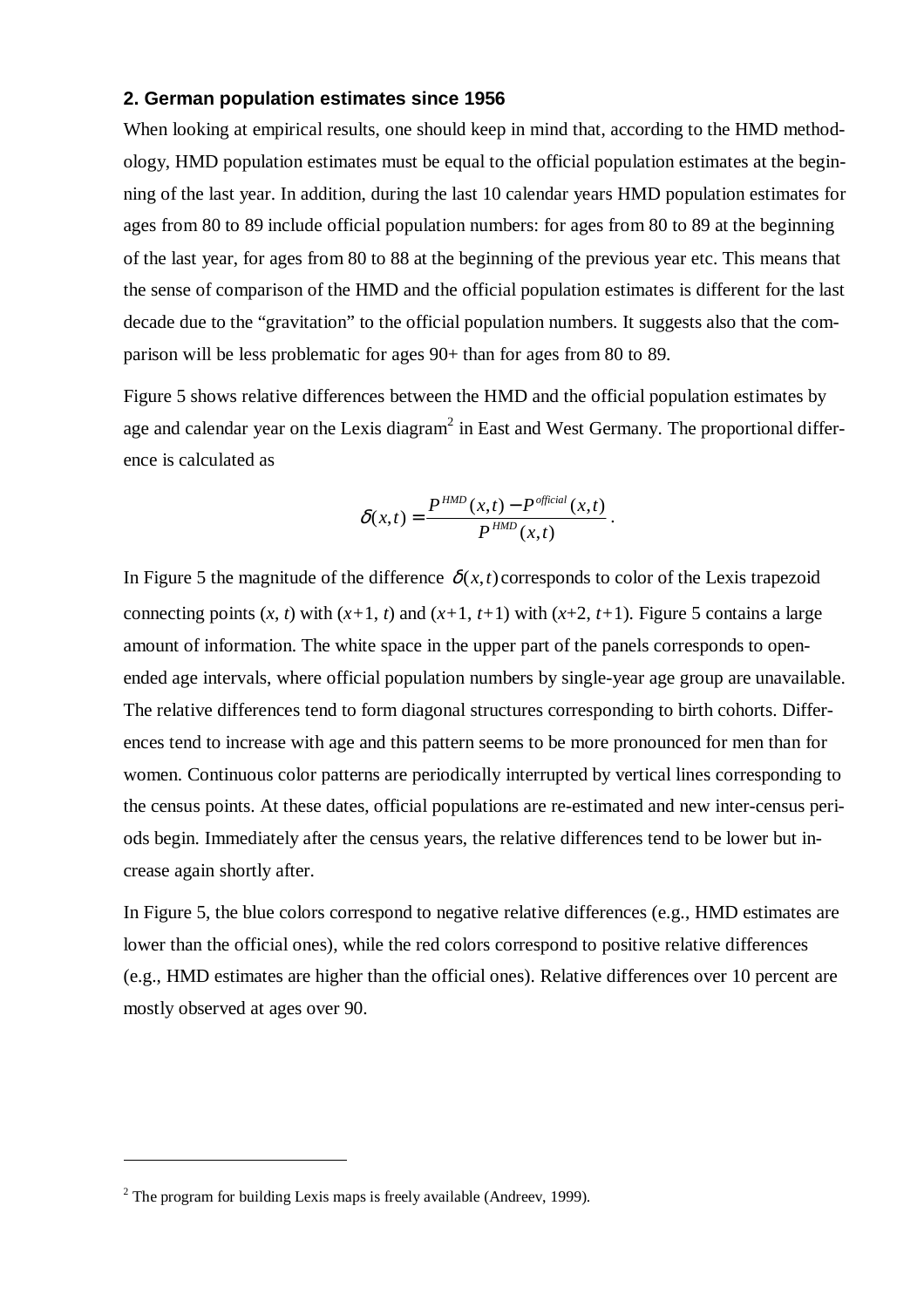

**Figure 5. Relative difference between the HMD and the official population estimates by age and calendar year: East and West Germany. (In percent).** 

One can identify a period-type distortion on the Lexis surface between 1990 and 1991 in East Germany. This is comparable to the effects the population censuses cause. It could be a result of the re-estimation of East German population for its integration into the West German statistical system just after the unification.

Figure 6 presents a more aggregate pattern of relative differences between the HMD and the official populations aged 80+ and 90+. Although these differences generally decrease at census years, the West German census of 1970 is an exception since both for age 80+ and age 90+ the differences increased to negative values at the beginning of 1971 when the new census population replaced the estimated one. Comparison of the upper and the lower panels of Figure 6 shows the extent to which the relative difference is greater in the older age group. Comparison of the right and the left panels reveals larger relative differences in the 1970s-80s in West Germany compared to East Germany.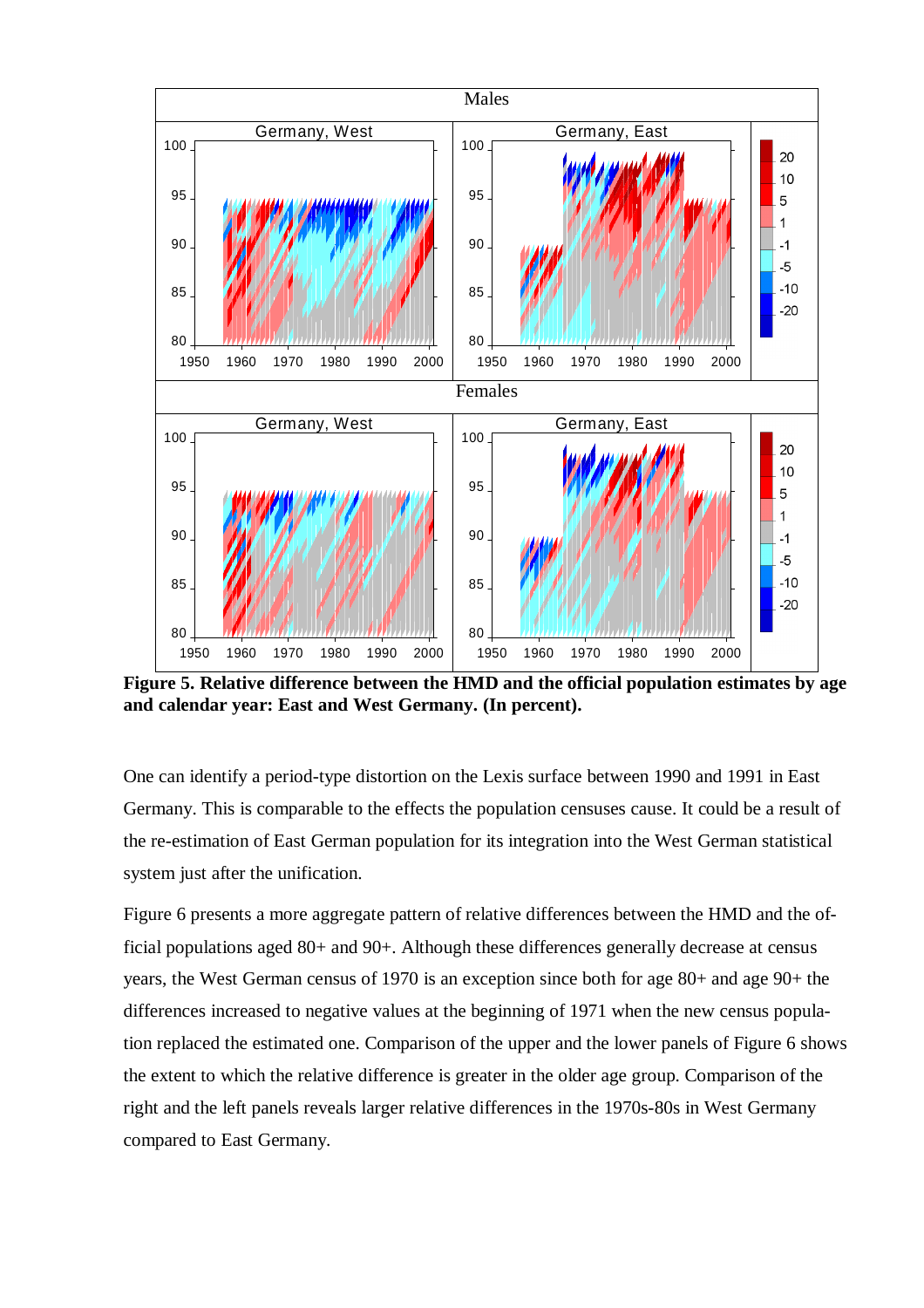Before the beginning of the 1960s, official estimates of population aged 80+ in West Germany are 3-4% lower than the HMD ones. During the 1960s the relative difference becomes greater for men than for women and decreases to a very low positive value. During the 1970s-80s the relative difference is quite stable across time with a very low value for women. However, in 1971, after the census of 1970, it becomes negative and its magnitude grows of about 1% for men. During the 1970s-80s it remains stable at level of about 1.5%. At the beginning of 1988 it drops dramatically to almost zero due to the population re-estimation after the census of 1987.

For the West German population in the 1970s-80s aged 90+ the magnitudes of negative relative deviations of official estimates from the HMD ones is about 5% for women and increases from 5.5% in 1971 to over 20% in 1987.

Variations in the relative differences during the 1990s are strongly influenced by an attraction of the HMD estimates to the official population of the last year as conditioned by the HMD methodology. In the early 1990s a small shift upwards for age 80+, both in West and East Germany and a significant shift downwards for age 90+ for men in West Germany is visible.

In East Germany in the 1950s and the early 1960s, official population estimates for age 80+ exceeded the HMD estimates by about 3% for women and about 2% for men. The difference fell to 1% due to the 1964 census and remained at this level until the next census of 1970. During the 1970s, the negative relative difference decreased and in the second half of the 1970s it reached the zero level for women and became positive, but stayed low for men (0.3-0.4 percent). By the time of the census of 1981, the relative difference dropped to almost zero both for men and women. Throughout the 1980s, the relative difference increased to about 1.5% in 1990.

Temporal changes in the relative difference between the two population estimates for the East German population aged 90+ are quite similar to those for age group 80+. Large fluctuations observed in the older age group in the early 1960s constitute an exception.

The positive deviations from the HMD data in the 1950s-60s in West Germany suggest a population underestimation by official statistics. This could be due to some problems in the census counting in the West German censuses of 1951 (Dinkel and Meinl, 1991) and 1961. By contrast, in East Germany we find a population surplus compared to the HMD. Taking into account the coincidence of the upward and the downward shifts in the two parts of Germany as seen in Figure 6, one can expect some influence of an east-west migration.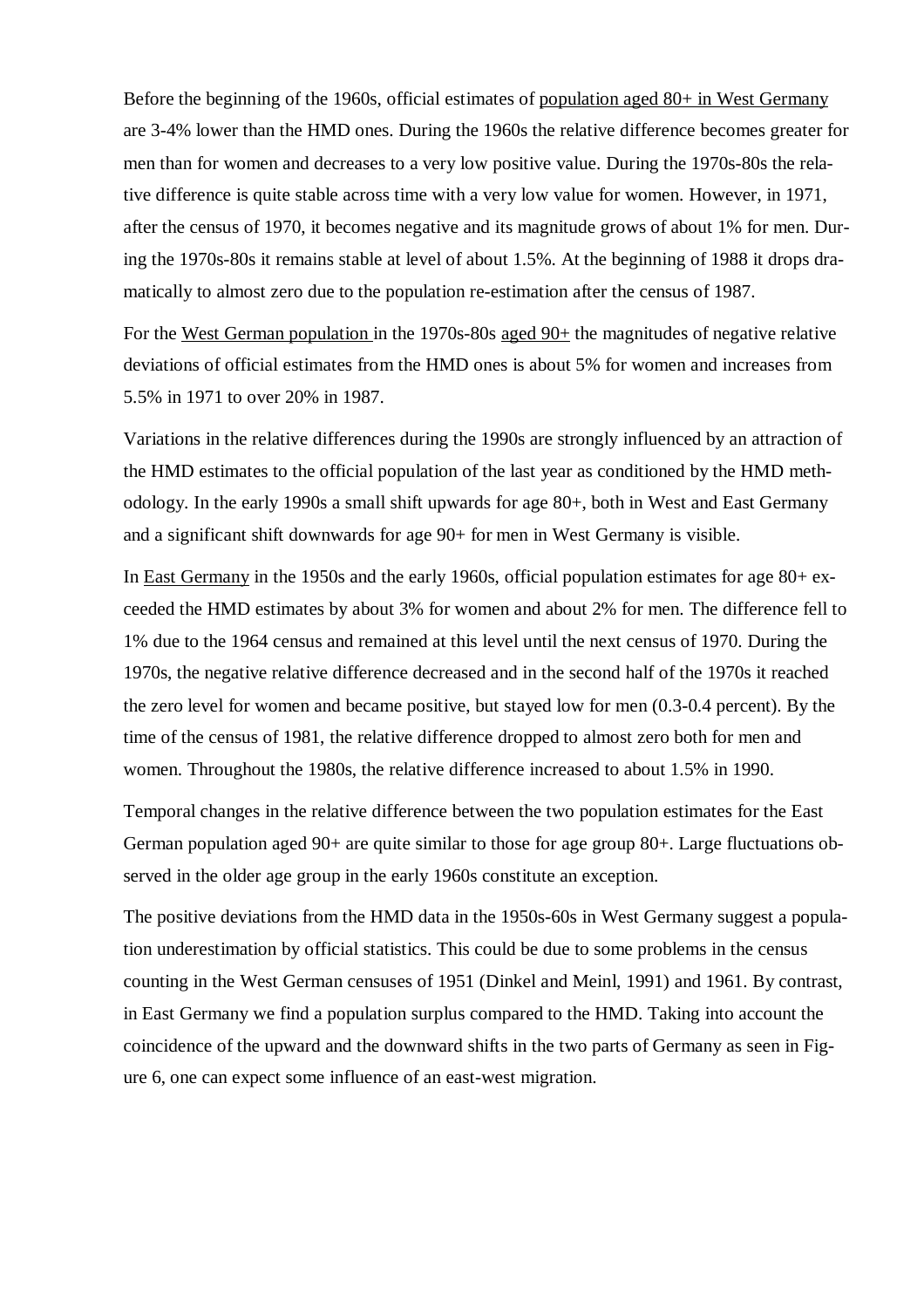

**Figure 6. Relative difference between the HMD and the official population estimates aged 80+: East and West Germany. (In percent).** 

Note. Red - females, blue - males. Vertical lines correspond to the point when the effect of the population censuses is visible.

Figure 7 shows the same trends for the total population of Germany. They largely replicate the West German trends in Figure 6. A smaller magnitude of variations in Figure 7 confirms a partial compensation among the two German populations.

In the following we will focus on data of the last three decades not considering earlier periods. In the 1970s-80s, there is a clear pattern of overestimation of the official population especially for men. Between 1971 and 1987 official estimates of the male population aged 80+ are 1-1.5% higher than the HMD estimates. This corresponds to an increase in the absolute difference between the two population estimates from about 5 thousand men in 1971 to about 7 thousand men in 1987. For age 90+ the relative difference between the two population estimates for men is higher than that for age 80+ and tends to increase with time. From 1971 to 1987 the excess of men in the official statistics compared to HMD rises from 5 to 20 percent. This corresponds to an increase in absolute numbers from 2 to 10 thousand men.

The new census of 1987 resulted in a sharp drop of the relative difference between 1987 and 1988. As we mentioned earlier, it is difficult to evaluate dynamics of the difference in the 1990s due to a provisional character of HMD population estimates and their dependence on the official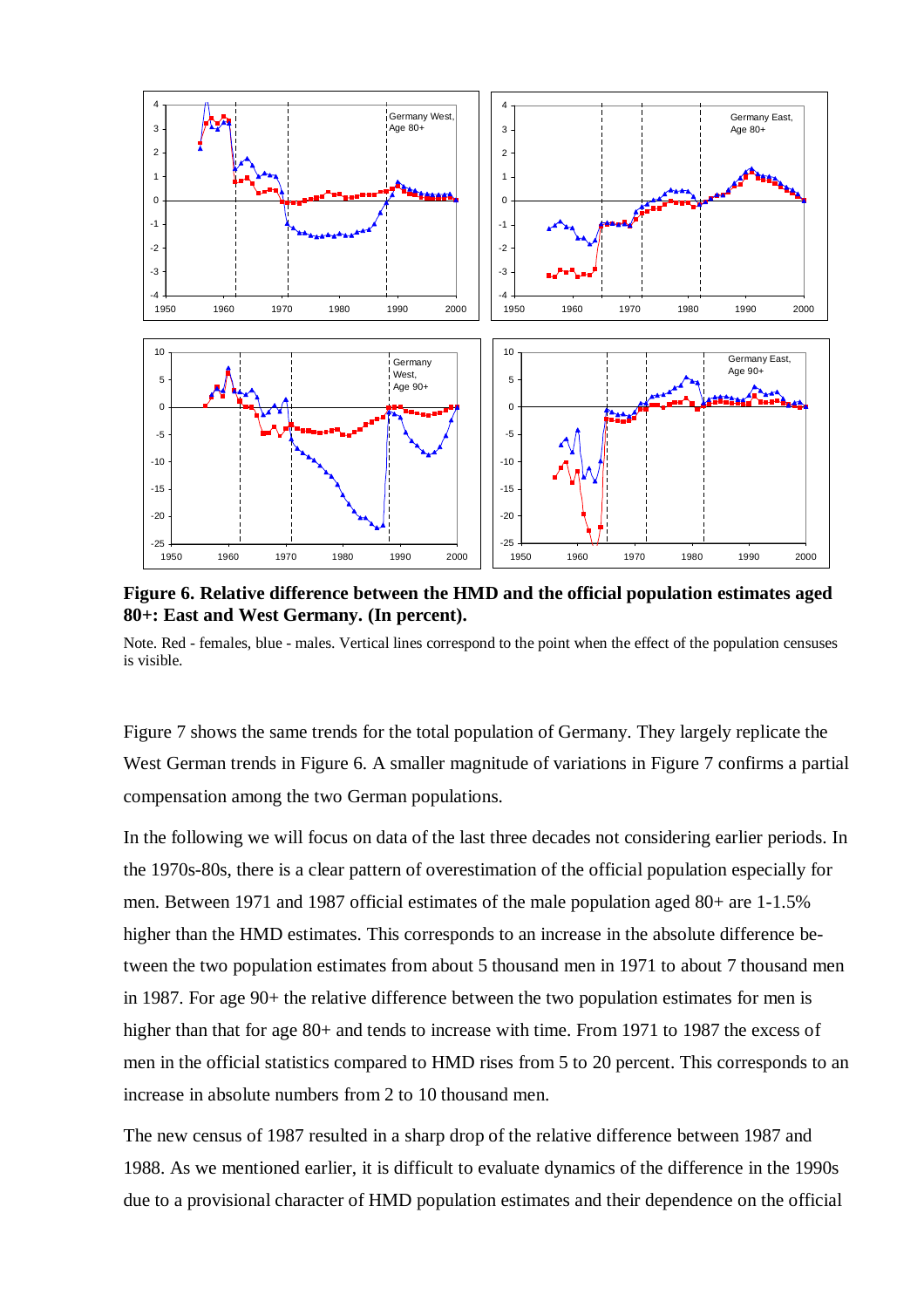population at the beginning of the year 2000. However, a preliminary update of the HMD population with the 2003 data shows that even in 1988, when the last West German census was implemented, the HMD population estimates were somewhat lower than the official ones (Left panel of Figure 7). The same comparison for age 90+ (Right panel of Figure 7) shows that the pattern of a growing population overestimation in the official statistics, similar to that in the 1970s-80s, is likely to be present in the 1990s too.





Notes. Red - females, blue - males. Dashed lines correspond to preliminary HMD update up to the beginning of the year 2003.



**Figure 8. Trends in the official and HMD populations aged 90+ for the total population of East and West Germany.** 

Figure 8 shows temporal changes in the absolute population sizes for the total population of East and West Germany aged 90+. Here we use preliminary HMD estimates with 2003 as the last year. The figure confirms that the widening gap between the official and the HMD male populations over the 1980s is the most remarkable phenomenon. It seems also that this pattern is replicating in the 1990s.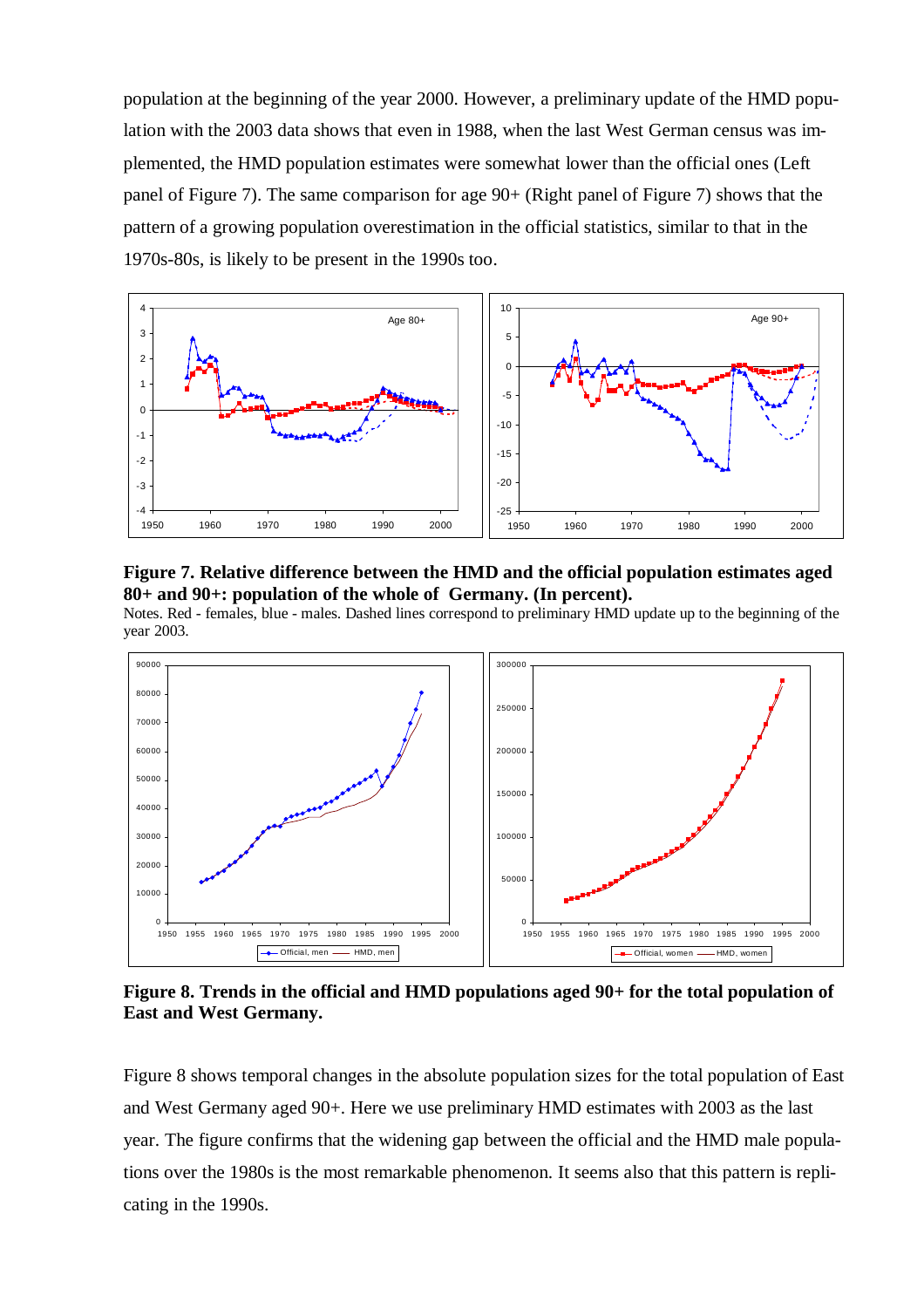For women the absolute differences are smaller than for men. For example, in 1995 they are estimated as 7.5 and 6.1 thousand for men and women respectively. However, in agreement with Figure 7, the relative difference is much greater for men than for women: 19% *vs*. 2%. Consequently, mortality effects of the population overestimation must be also greater for men.

Figure 9 presents a comparison of death rates at age 90+ based on the official and on the HMD population estimates. Both time series reveal a general mortality decline. In the late 1960s the HMD and the official death rates for men are almost identical. However, there is a surprisingly steep decrease of the official male mortality over the inter-census period in West Germany in the 1970s-80s. As a result, "official" death rates for men in 1982-87 are almost as low as those for women. Just after the West German census of 1987, male death rates calculated from the official population suddenly jump to HMD values. However, later in the 1990s a reduction of the malefemale mortality difference resumes.



Figure 9. Trends in death rates at age 90+, calculated from the official and the HMD popu**lation estimates, for the combined population of East and West Germany.** 

The analysis of this section points at an overstatement of population at advanced ages in the current population statistics of Germany. In this connection, three important features should be mentioned. First, the relative differences are much greater for men than for women. Second, the problem is mostly characteristic for West Germany and relatively minor in East Germany. Third, deviations from the HMD estimates drop just after the West German census of 1987.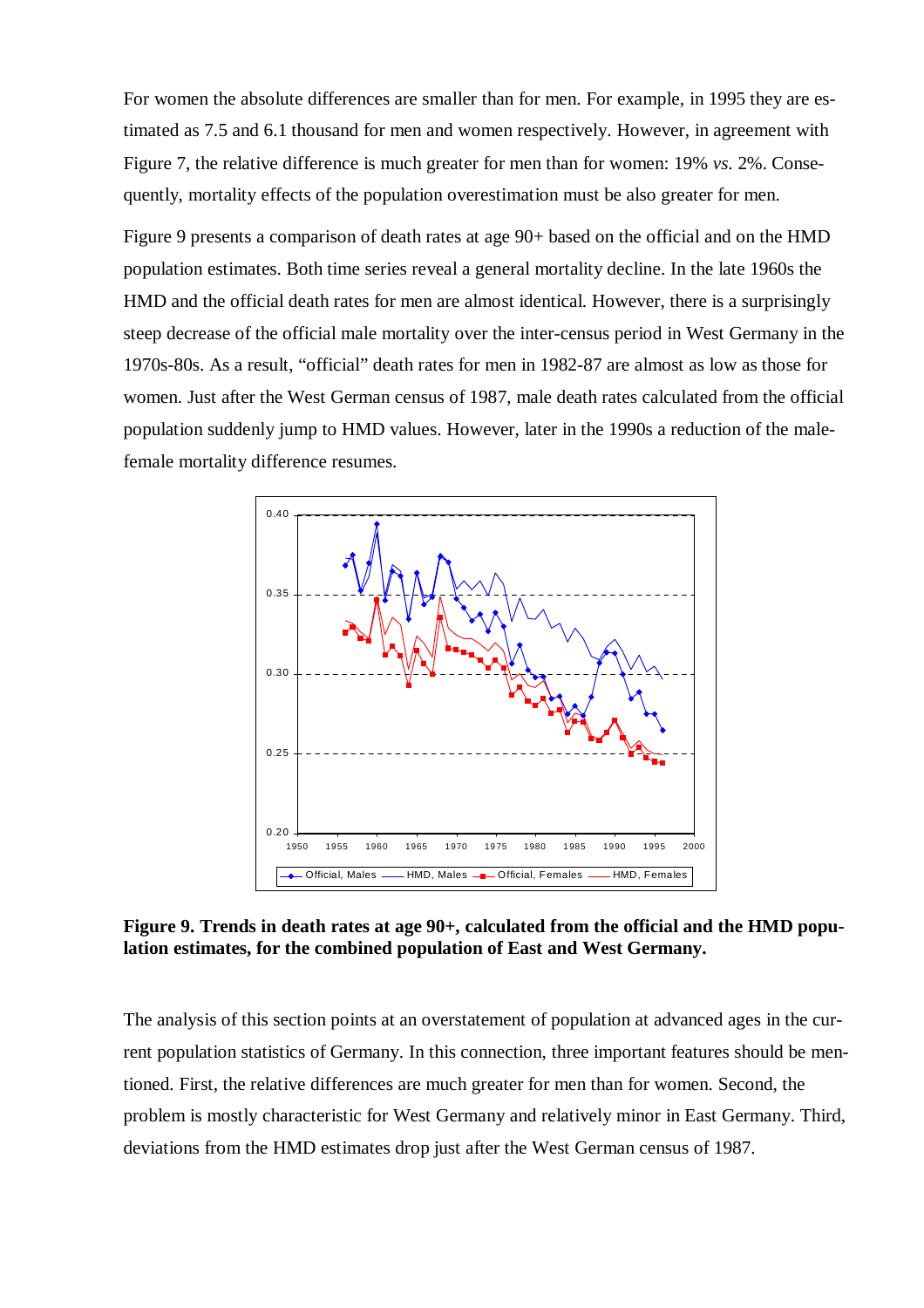It is clear that the current mortality statistics are characterized by certain numerator-denominator bias. Men experience more problems with the denominator probably because they are more mobile than women. The indirect population estimates by the SR-method (Thatcher et al., 2002) show an overestimation of the official population of around 20 percents for men and 1-2 percent for women in 2003. It appears as if some fraction of the population is not exposed to mortality at all. This fraction moves up to higher ages without any reduction, while the remaining population rapidly diminishes due to high mortality at advanced ages. If this is true then the relative weight of the special fraction would increase with age steeper for men than for women due to the sex differences in mortality.

So far, the mechanism of the overestimation of the elderly population in Germany remains unknown and has to be identified.

The traditional problem of age overstatement (Coale and Kisker, 1986, Kannisto, 1988) could also be present in Germany. As one could expect, overstatement of age is more frequent among men who emigrated from countries with poor quality of civil registration in the past (for example, Turkey and the former Soviet Union). According to the Federal Statistical Office, in 1996-99 the percentage of foreign men in the population was about 7-8% at age 90+ *vs*. only 3% at ages from 80 to 89. For women respective percentages were 4% *vs*. 2%. Death rates among people, whose real age is lower than their "statistical" age, would be artificially low. However, this type of bias can not diminish due to a census (as it happens in our data), since people with overstated age are *really present* in the population and shall be counted.

It seems that the huge immigration into Germany can not directly contribute to the difference between the HMD and the official population estimates. Indeed, immigration should affect the HMD population estimates in all years including census years. We know, however, that the differences between the two population estimates dropped at the beginning of 1988 when the official population was taken from the West German census of 1987. This means that immigration in the period from 1988 to the beginning of the last year (either 2000 or 2003) did not strongly influence the HMD population at the beginning of 1988.

This study lacks detailed data for a thorough investigation on the mechanism underlying the overestimation of the elderly. A comparison of pre- and post-census characteristics of population for the census of 1987 and analyses of micro-data of the 1990s could help to find a real explanation for the phenomenon and (perhaps) would allow to undertake some measures to improve the present situation.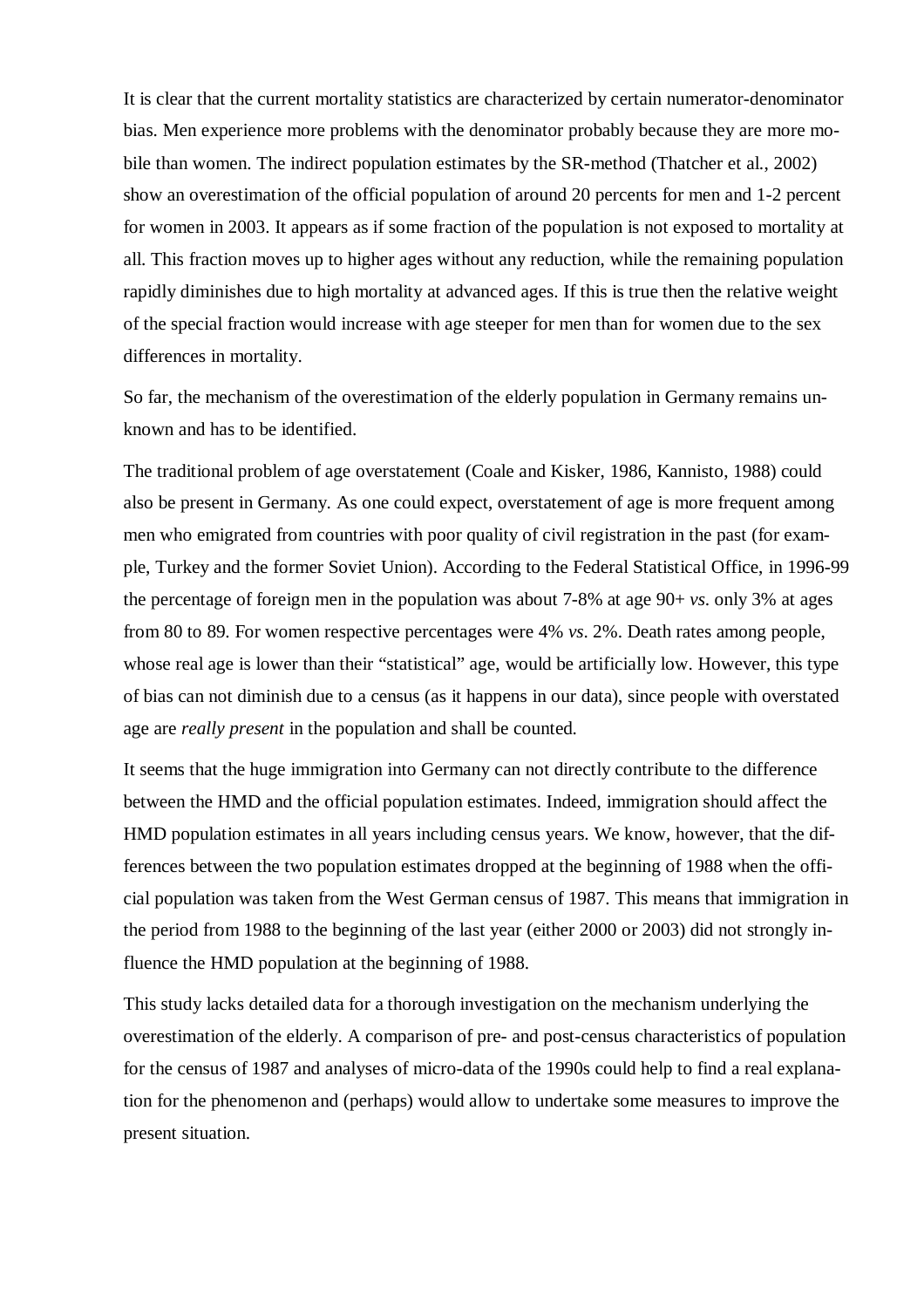# **3. A comparison of the population estimates since 1950 for other countries**

Figure 10 presents relative differences between the HMD and the official populations aged 80+ for nine European countries. Three Nordic countries, placed in the upper row, have population registers since 1968-1970. Correspondingly, there is almost no difference between the official and the HMD estimates during the last decades. The case of Finland is especially illustrative. This country had a significant undercount of the elderly in the 1960s. The error was continuously decreasing over the 1970s and has become extremely small afterwards.

Countries presented in the second row of Figure 10 experience somewhat greater relative deviations from the HMD estimates during the last three decades. The magnitudes of the differences are comparable to those in Germany, with most of the deviations being below one percent. In Switzerland, the error is slightly lower than in France and the Netherlands.

Since the mid-1980s, official statistics overestimate population numbers in the Netherlands. In France, there is some overestimation for men and underestimation for women in the population statistics. Although the comparison reveals some overestimation of men and women in Switzerland, its magnitude is small.

Countries placed in the third row of Figure 10, i.e., England and Wales, Russia, and Hungary, experience significantly greater relative differences between the HMD and the official population estimates. In these countries, official population estimates often differ from the HMD estimates by 2 percent and more during the inter-census periods and the difference tends to diminish at the census points.

In England and Wales, official population numbers were understated in the 1950s-60s and overstated in the 1980s-90s. The magnitude of possible errors in this country is generally higher than in Germany and France. One should keep in mind, however, that population of England and Wales is not really a national population. It is exposed to more intensive internal migration flows and in this sense is incomparable to other countries.

In Russia and Hungary, a significant overestimation of the elderly in the 1980s has been replaced by significant underestimation in the 1990s. These countries also experience high levels of potential errors.

## **4. Absolute differences**

Table 2 shows what the relative differences considered so far mean in absolute numbers. The latter tell about sizes of potential problems in national-level planning.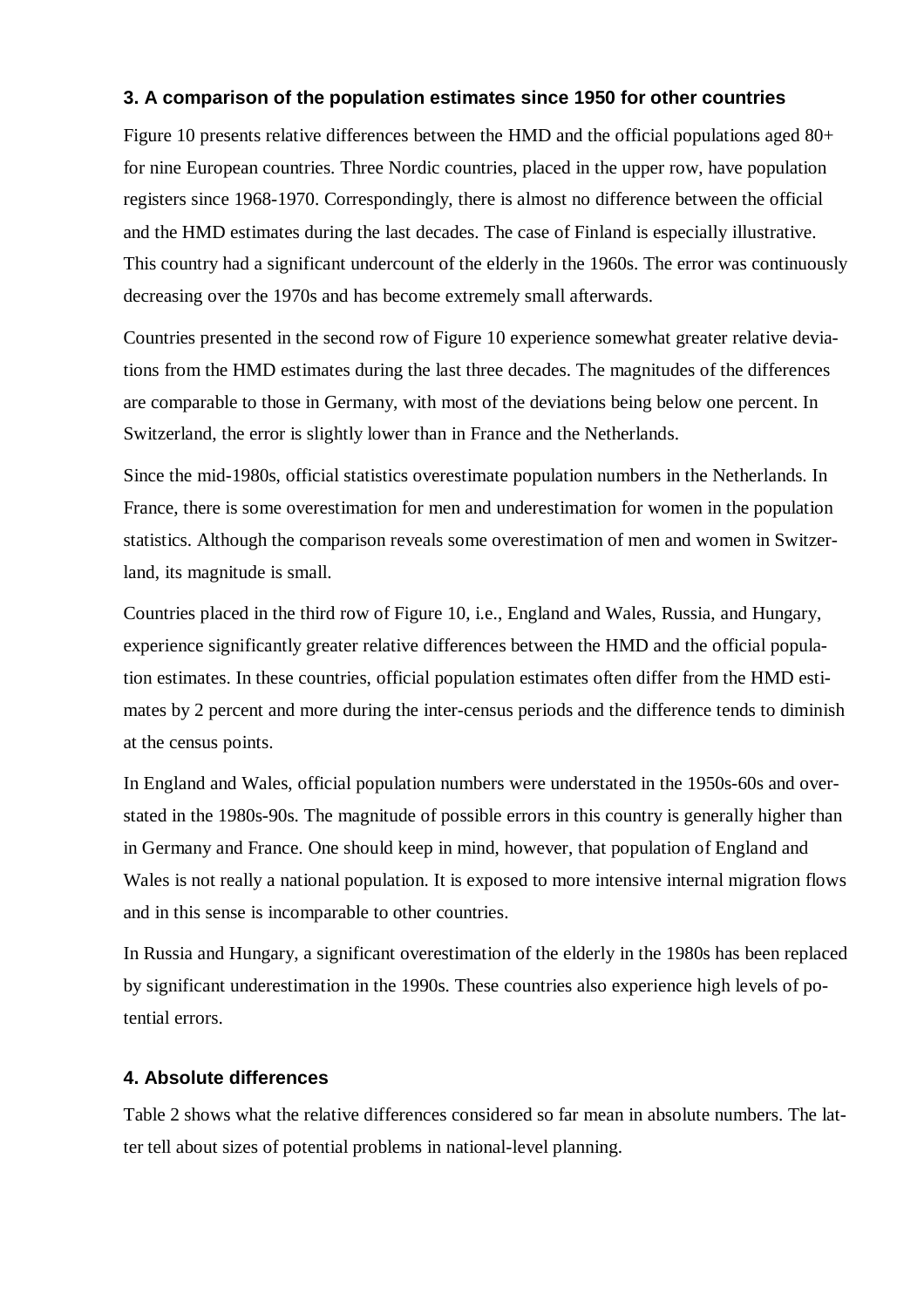In some countries and time periods, both negative and positive differences are observed. Differences of different signs can partly compensate each other when averaging them over 10-year periods. Therefore, two types of differences are shown in Table 2: average annual differences and average annual absolute-value ones.

In the 1980s and the 1990s, Russia had the greatest difference between the HMD and the official populations, close to 40 and 30 thousand people, respectively. England and Wales had the second greatest difference: about 24 and 25 thousand in the 1980s and the 1990s respectively. Germany has a greater number of people aged 80+ than England and Wales, but a much smaller deviation from the HMD than in England and Wales: about 12 thousand both in the 1990s and the 1980s (FRG + former GDR). However, the number is high. France comes next, with about 10 and 12 thousand in the 1980s and the 1990s, respectively. Hungary is characterized by large differences for its relatively small population size: 7 and 8 thousand in the 1980s and the 1990s, respectively.

In other countries, the differences in the 1980s-90s were smaller and even negligible in Denmark, Finland, and Sweden.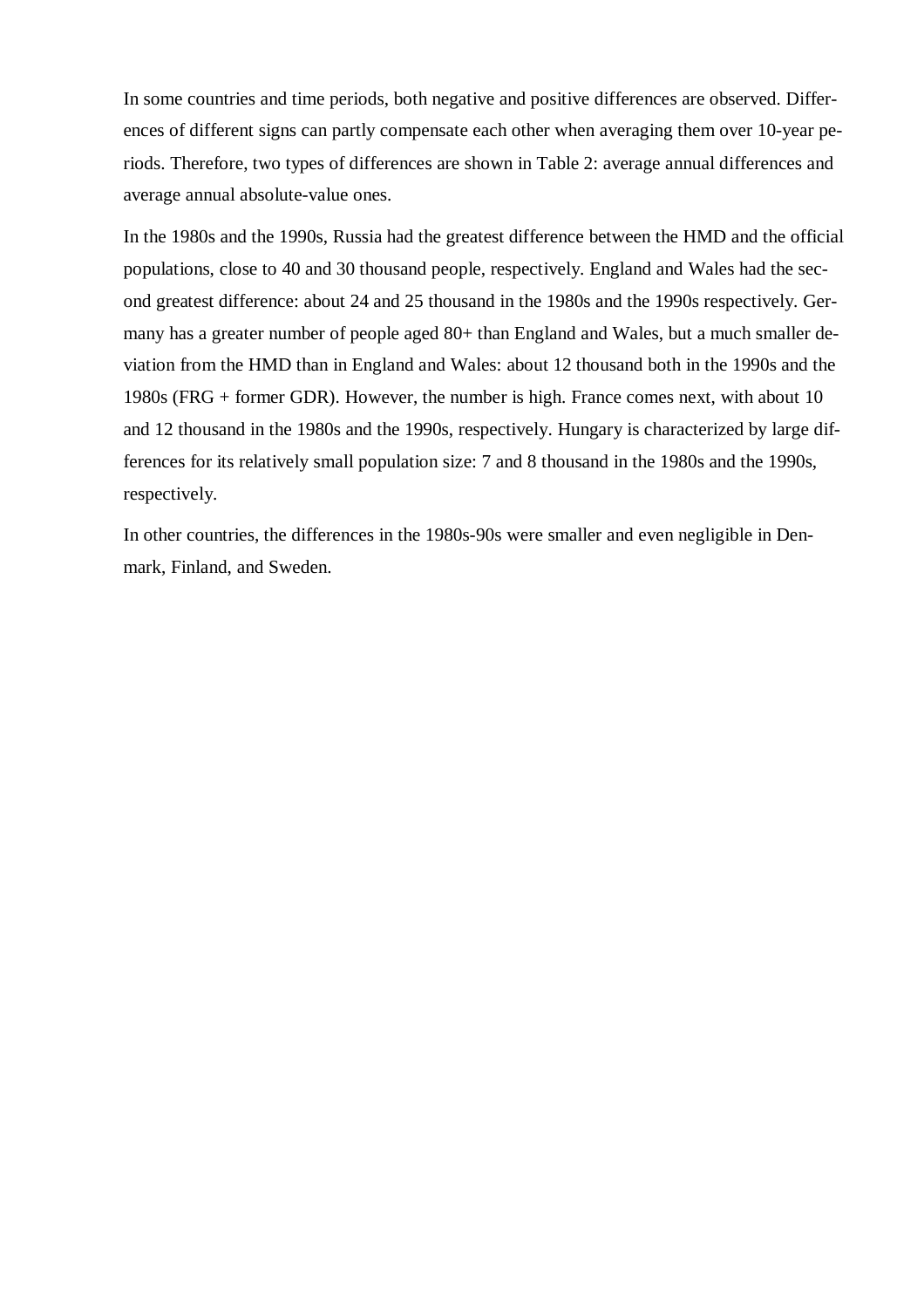

**Figure 10. Relative difference between the HMD and the official estimates of the population aged 80+ in nine countries of Europe. Red - females, blue - males. (In percent).**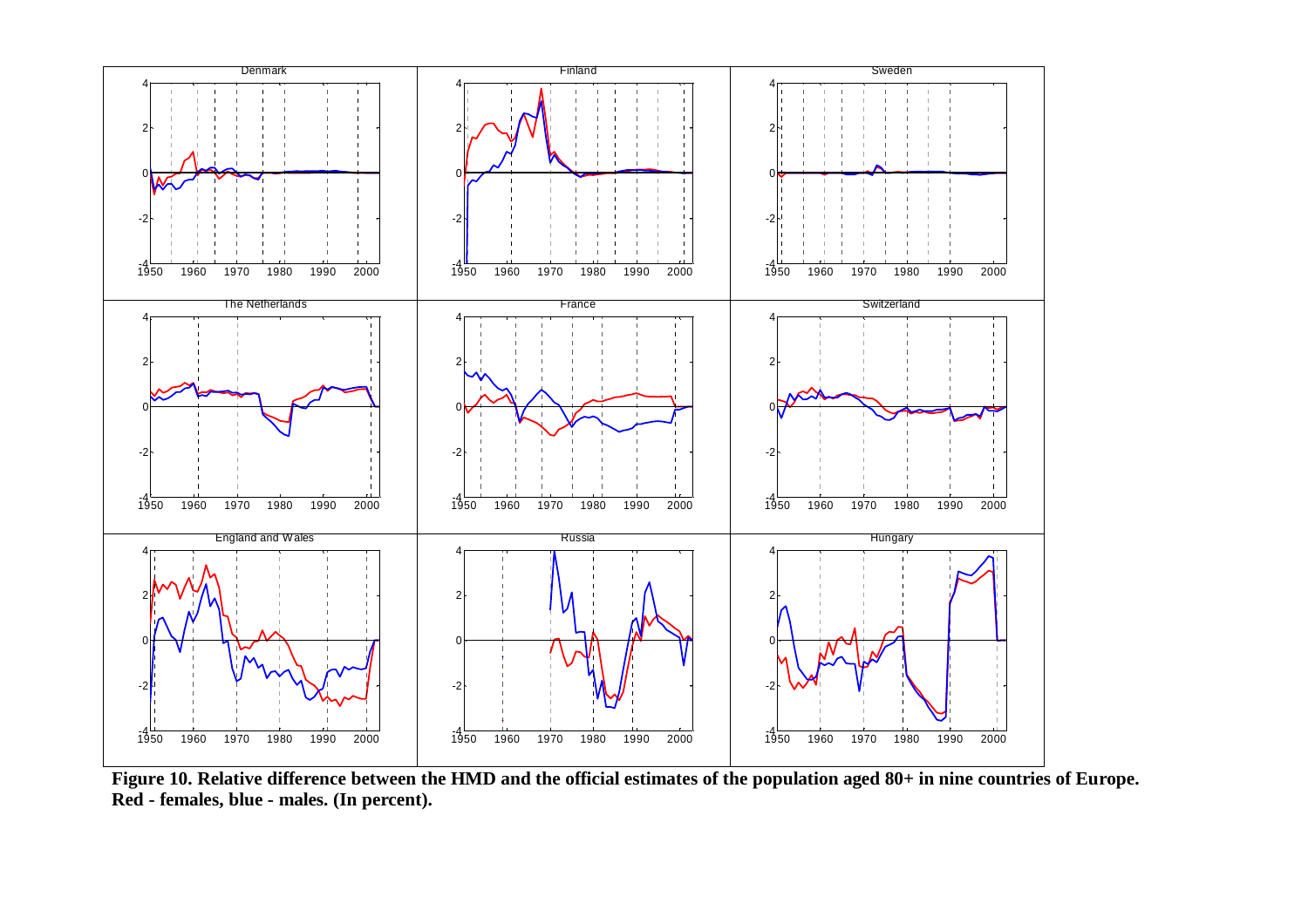| Country     |            | 1950-59      |                  |                          | 1960-69         |                |            | 1970-79      |                   |            | 1980-89          |                 |            | 1990-99      |                  |
|-------------|------------|--------------|------------------|--------------------------|-----------------|----------------|------------|--------------|-------------------|------------|------------------|-----------------|------------|--------------|------------------|
|             | <b>HMD</b> | Δ            | $ \Delta $       | <b>HMD</b>               | Δ               | $ \Delta $     | <b>HMD</b> | Δ            | $ \Delta $        | <b>HMD</b> | Δ                | $ \Delta $      | <b>HMD</b> | Δ            | $ \Delta $       |
|             |            | $(\Delta\%)$ | (% )             |                          | $(\Delta\%)$    | (% )           |            | $(\Delta\%)$ | (% )              |            | $(\Delta\%)$     | $(\% )$         |            | $(\Delta\%)$ | $(\% )$          |
| Denmark     | 66838      | $-169$       | $\overline{273}$ | 52657                    | $\overline{75}$ | 158            | 130814     | $-118$       | 124               | 180189     | 49               | $\overline{51}$ | 223467     | 69           | $\overline{70}$  |
|             |            | $(-0.25)$    | (0.41)           |                          | (0.14)          | (0.30)         |            | $(-0.09)$    | (0.09)            |            | (0.03)           | (0.03)          |            | (0.03)       | (0.03)           |
| Finland     | 38124      | 278          | 613              | 50154                    | 1086            | 1086           | 68007      | 138          | 200               | 117893     | $\overline{25}$  | 66              | 175246     | 161          | 161              |
|             |            | (0.73)       | (1.61)           |                          | (2.17)          | (2.17)         |            | (0.20)       | (0.29)            |            | (0.02)           | (0.06)          |            | (0.09)       | (0.09)           |
| Sweden      | $\sim$     |              |                  | 215516                   | $-124$          | 124            | 245141     | 146          | 191               | 332167     | $\overline{122}$ | 122             | 444251     | $-186$       | $\overline{195}$ |
|             |            |              |                  |                          | $(-0.06)$       | (0.06)         |            | (0.06)       | (0.08)            |            | (0.04)           | (0.04)          |            | $(-0.04)$    | (0.04)           |
| Netherlands | 137046     | 933          | 933              | 205332                   | 1330            | 1330           | 285799     | 280          | 1515              | 405021     | 242              | 2121            | 522268     | 4054         | 4054             |
|             |            | (0.68)       | (0.68)           |                          | $(-0.65)$       | (0.65)         |            | (0.10)       | (0.53)            |            | (0.06)           | (0.52)          |            | (0.78)       | (0.78)           |
| England     | 835137     | 12804        | 14534            | 1106211                  | 18733           | 19712          | 1342159    | $-4778$      | 7005              | 1725129    | $-23929$         | 24519           | 2244724    | $-29794$     | 29794            |
| and Wales   |            | (1.53)       | (1.74)           |                          | (1.69)          | (1.78)         |            | $(-0.36)$    | (0.52)            |            | $(-1.39)$        | (1.42)          |            | $(-1.33)$    | (1.33)           |
| France      | 838642     | 4589         | 4924             | 1126274                  | $-2547$         | 6364           | 1414298    | $-7068$      | $\overline{80}85$ | 1949113    | $\sqrt{214}$     | 10328           | 2496811    | 2374         | 12367            |
|             |            | (0.55)       | (0.59)           |                          | $(-0.23)$       | (0.57)         |            | $(-0.50)$    | (0.57)            |            | (0.01)           | (0.53)          |            | (0.10)       | (0.50)           |
| Switzerland | 70922      | 266          | 297              | 103145                   | 483             | 483            | 141346     | $-143$       | 387               | 218569     | $-482$           | 482             | 300486     | $-1218$      | 1218             |
|             |            | (0.38)       | (0.42)           |                          | (0.47)          | (0.47)         |            | $(-0.10)$    | (0.27)            |            | $(-0.22)$        | (0.22)          |            | $(-0.41)$    | (0.41)           |
| Germany     | 987748     | 30661        | 30661            | 1074353                  | 13796           | 13796          | 1420054    | $-4694$      | 6960              | 2130085    | $-1389$          | 9853            | 2866288    | 7062         | 7062             |
| West        |            | (3.10)       | (3.10)           |                          | (1.28)          | (1.28)         |            | $(-0.33)$    | (0.49)            |            | $(-0.07)$        | (0.46)          |            | (0.25)       | (0.25)           |
| Germany     | 287854     | $-7450$      | 7450             | 381306                   | $-6414$         | 6414           | 450634     | $-1168$      | 1649              | 548636     | 1168             | 1666            | 611876     | 4608         | 4608             |
| East        |            | $(-2.59)$    | (2.59)           |                          | $(-1.68)$       | (1.68)         |            | $(-0.26)$    | (0.37)            |            | (0.21)           | (0.30)          |            | (0.75)       | (0.75)           |
| Germany     |            |              |                  | $\overline{\phantom{a}}$ |                 |                |            |              |                   |            |                  |                 | 3478164    | 11670        | 11670            |
|             |            |              |                  |                          |                 |                |            |              |                   |            |                  |                 |            | (0.34)       | (0.34)           |
| Hungary     | 100724     | $-1125$      | 1473             | 143562                   | $-868$          | 1007           | 192257     | $-428$       | 1084              | 254810     | $-6762$          | 6762            | 311157     | 8311         | 8311             |
|             |            | $(-1.12)$    | (1.46)           |                          | $(-0.60)$       | (0.70)         |            | $(-0.22)$    | (0.56)            |            | $(-2.65)$        | (2.65)          |            | (2.67)       | (2.67)           |
| Russia      | $\sim$     |              |                  |                          |                 | $\blacksquare$ | 1823065    | $-3454$      | 14907             | 2464278    | -37874           | 40051           | 3450007    | 26839        | 27084            |
|             |            |              |                  |                          |                 |                |            | $(-0.19)$    | (0.82)            |            | $(-1.54)$        | (1.63)          |            | (0.78)       | (0.79)           |

**Table 2. Average annual populations aged 80+ by calendar decade according to the HMD and official sources. Average annual differences and average absolute differences between the two estimates.**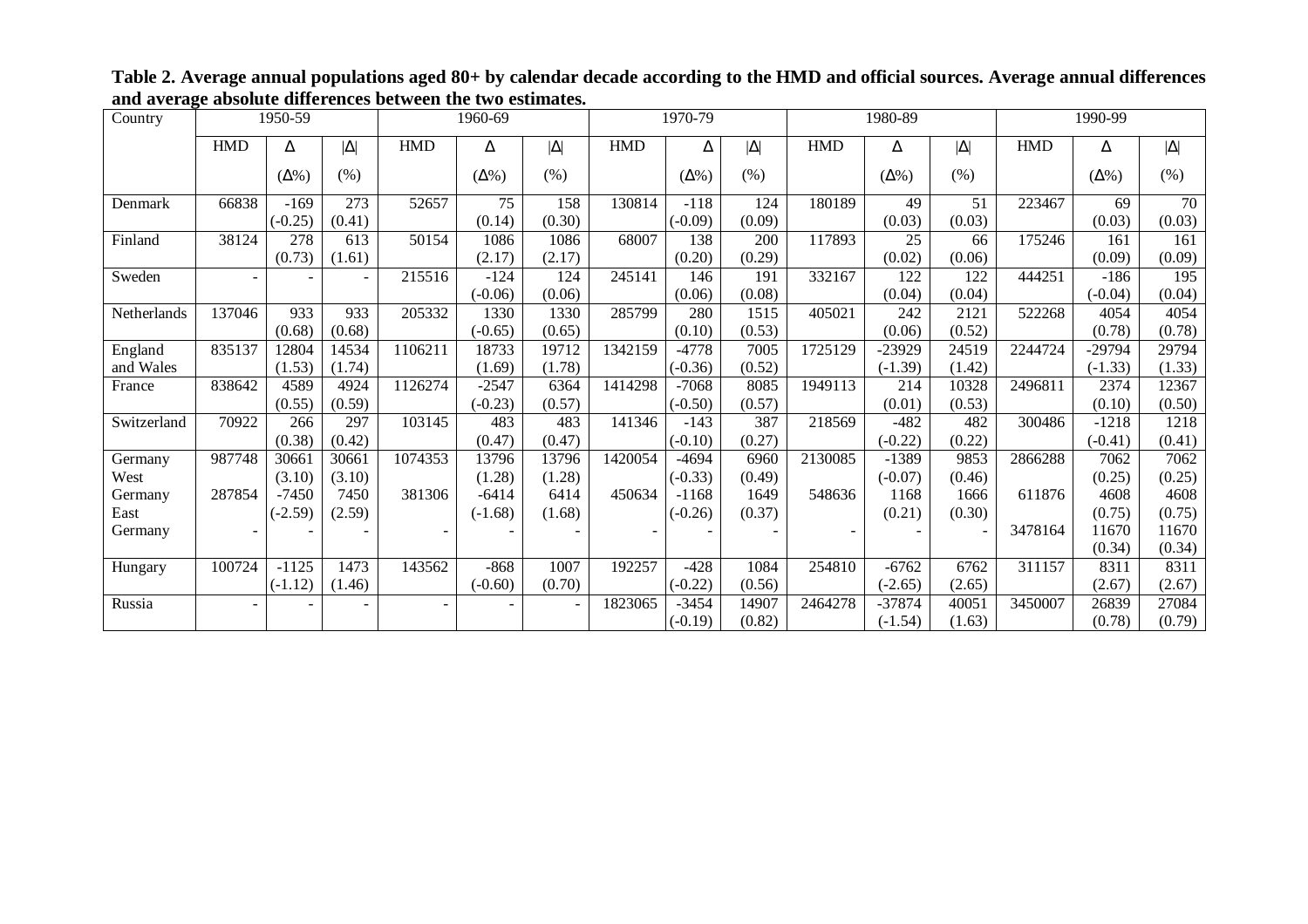# **5. Factors of deviation from the HMD estimates**

In previous sections, we described differences between the HMD and the official population estimates over the period since 1950. After looking at these data, one could notice a few instructive regularities. In particular, it seemed that the deviation tended to increase with age, tended to be lower at the moment of population censuses and also has diminished much in Nordic countries after the introduction of the population registers. A regression analysis allows for the identification of these regularities in a more objective and precise manner.

Table 3a presents the results of the ordinary least squares regression connecting the absolute values of relative differences between the HMD and the official populations for five countries with long data series available. The results generally confirm the prior observations. Deviations between the population estimates are significantly associated with sex, early calendar periods, and high ages. The relations with the census points are statistically significant for England and Wales only and actually increase the error. This paradoxical result can be possibly explained by a problematic quality of early English censuses in respect to the elderly. For other countries, this relation goes into expected direction, but appears to be insignificant. The effects of the open-age interval and of the register are insignificant, too. The latter is clearly related to small fractions of the total number of years lived with population registers.

| Variable   |                         | England & Wales      | France            | Switzerland      | Finland           | Denmark          |
|------------|-------------------------|----------------------|-------------------|------------------|-------------------|------------------|
|            |                         | 1910-2001            | 1910-2002         | 1910-2003        | 1910-2003         | 1910-2003        |
| Sex        | $\mathbf M$             |                      | $\mathbf{\Omega}$ | 0                | 0                 |                  |
|            | $\overline{\mathrm{F}}$ | $-1.1/0.2/0.000^{#}$ | $-1.3/0.4/0.000$  | $-3.2/1.0/0.002$ | $-14.8/4.9/0.002$ | 0.1/0.6/0.855    |
| Years      | 1910                    | 1.2/0.5/0.032        | 6.2/1.5/0.000     | 18.3/5.7/0.001   | 25.8/25.6/0.315   | 3.9/3.3/0.228    |
|            | 1920                    | 1.9/0.6/0.002        | $-0.6/1.5/0.704$  | 16.6/5.7/0.004   | 27.5/25.6/0.284   | 3.0/3.3/0.359    |
|            | 1930                    | 1.3/0.6/0.042        | $-0.6/1.5/0.673$  | 12.2/5.7/0.033   | 29.5/25.6/0.250   | 3.1/3.3/0.329    |
|            | 1940                    | 3.7/0.5/0.000        | 1.4/1.2/0.242     | 2.7/5.2/0.606    | 92.7/25.3/0.000   | 9.8/2.2/0.000    |
|            | 1950                    | 1.8/0.5/0.000        | 3.1/0.7/0.000     | 0.5/2.1/0.799    | 15.7/25.2/0.532   | 1.5/2.1/0.475    |
|            | 1960                    | 1.3/0.5/0.000        | 1.1/0.7/0.112     | $-0.9/2.1/0.669$ | 15.5/25.8/0.549   | 1.5/1.7/0.384    |
|            | 1970                    | $-0.2/0.4/0.732$     | 0.03/0.7/0.963    | $-1.0/2.1/0.637$ | 1.4/25.1/0.953    | 1.7/1.2/0.149    |
|            | 1980                    | $-0.2/0.4/0.610$     | $-0.3/0.7/0.645$  | $-0.2/2.1/0.910$ | $-0.5/25.1/0.953$ | $-0.1/1.1/0.933$ |
|            | 1990                    |                      |                   | $\theta$         |                   |                  |
| Ages       | 80-84                   |                      |                   | 0                |                   |                  |
|            | 85-89                   | 1.6/0.3/0.000        | 0.4/0.5/0.391     | 1.1/1.5/0.462    | 4.1/6.4/0.523     | 0.8/0.8/0.279    |
|            | 90-94                   | 6.3/0.4/0.000        | 3.4/0.5/0.000     | 5.7/1.5/0.000    | 6.9/6.7/0.302     | 1.5/0.9/0.100    |
|            | $95+$                   |                      | 8.2/0.6/0.000     | 23.4/1.5/0.000   | 68.9/7.8/0.000    | 11./0.9/0.000    |
| Census     | Yes                     | 1.0/0.4/0.017        | $-0.6/0.5/0.222$  | $-0.2/1.7/0.908$ | $-3.0/8.2/0.711$  | $-1.3/0.8/0.120$ |
|            | N <sub>o</sub>          | 0                    | 0                 | $\theta$         | 0                 |                  |
| Opened-    | Yes                     |                      | 1.8/1.3/0.154     | 3.7/5.3/0.485    |                   | $-1.7/2.3/0.468$ |
| age inter- | No                      |                      |                   | $\theta$         |                   |                  |
| val in     |                         |                      |                   |                  |                   |                  |
| deaths     |                         |                      |                   |                  |                   |                  |
| Register   | Yes                     |                      |                   |                  | $-0.8/23.3/0.973$ | $-3.2/1.7/0.075$ |
|            | No                      |                      |                   |                  | $\overline{0}$    | $\overline{0}$   |

**Table 3a. Outcomes of the OLS regression of the absolute value of the relative difference between the HMD and the official estimates on characteristics of the data since 1910.**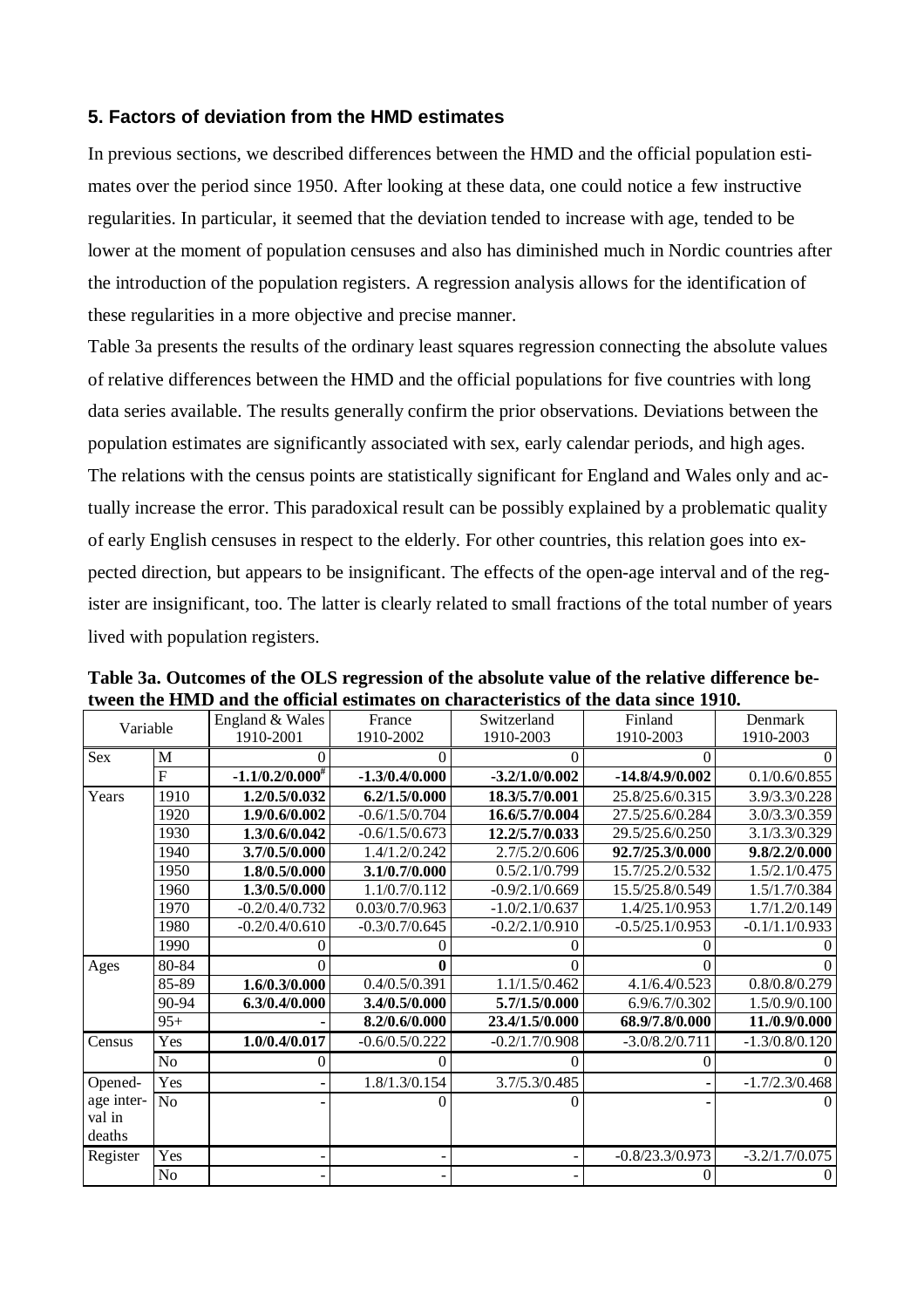| Constant | 0.9/0.4/0.017   | 702<br>$-0.2/0.6/0.$ | $-4.3/1.8/0.015$ | .7/0.655<br>(1)'/2<br>- 1 | 944<br>$\sqrt{0}$<br>$-0.1$ |
|----------|-----------------|----------------------|------------------|---------------------------|-----------------------------|
| $R^2$    | 0.46/0.02/0.000 | 0.36/0.05/0.000      | 0.46/0.14/0.000  | 0.27/0.63/0.000           | 0.40/0.07/0.000             |

<sup>#</sup> Regression coefficient/standard error/p-significance.

One can see also that the situation differs among countries. For example, in France and Denmark relations with time periods are not pronounced. In Finland and Denmark, the differences are significantly greater in the war period of the 1940s.

Table 3b shows similar regression outcomes for a selection of six countries for shorter time series starting in the 1950s. In all countries, a significant effect of older age can be detected as well, together with a significant effect of sex in France, West Germany, and Hungary. There are also significant time periods effect in all countries except Denmark. In contrast with prior regression analysis, the effect of the introduction of the population register in Denmark is significant.

## **Summary of findings and discussion**

During the last four decades, the number of people aged 80+ in European countries has tripled. At the same time, national statistical systems experience particular difficulties in producing precise population estimates at advanced ages. The present study reviews official current population estimates by comparing them to the equivalent population estimates from the Human Mortality Database. The latter estimates are based on the extinct and the almost-extinct generation methods. Population estimates at advanced ages are very sensitive to the quality of statistics. The same absolute error leads to much higher effect in older ages due to a small number of survivors. As a result, the precision of mortality estimates steeply decreases with age across advanced ages. The disagreement between the HMD and the official population estimates also increases with age and tends to be higher for men than for women.

HMD is a powerful instrument for obtaining better population and mortality estimates at old ages. The HMD methodology relies on the death data. The whole range of HMD population estimates can be split into two parts. The first and biggest part is based on pure summation of deaths and depends only on the quality of death statistics. As it is high enough in most developed countries, HMD population estimates are usually precise enough up to the mid- to late-1980s. The second part of the HMD population estimates covers the last 10-15 years and their precision depends on the quality of the last-year population estimates (the right edge of the observation region). Thus, the principal causes of the differences between the HMD and the official population estimates vary in time. For the period before the last 10-15 years of observation, the difference is mostly explained by problems in the official data. In countries without Scandinavian-type centralized population registers (such as West Germany) the deviation of the official population estimates from the HMD in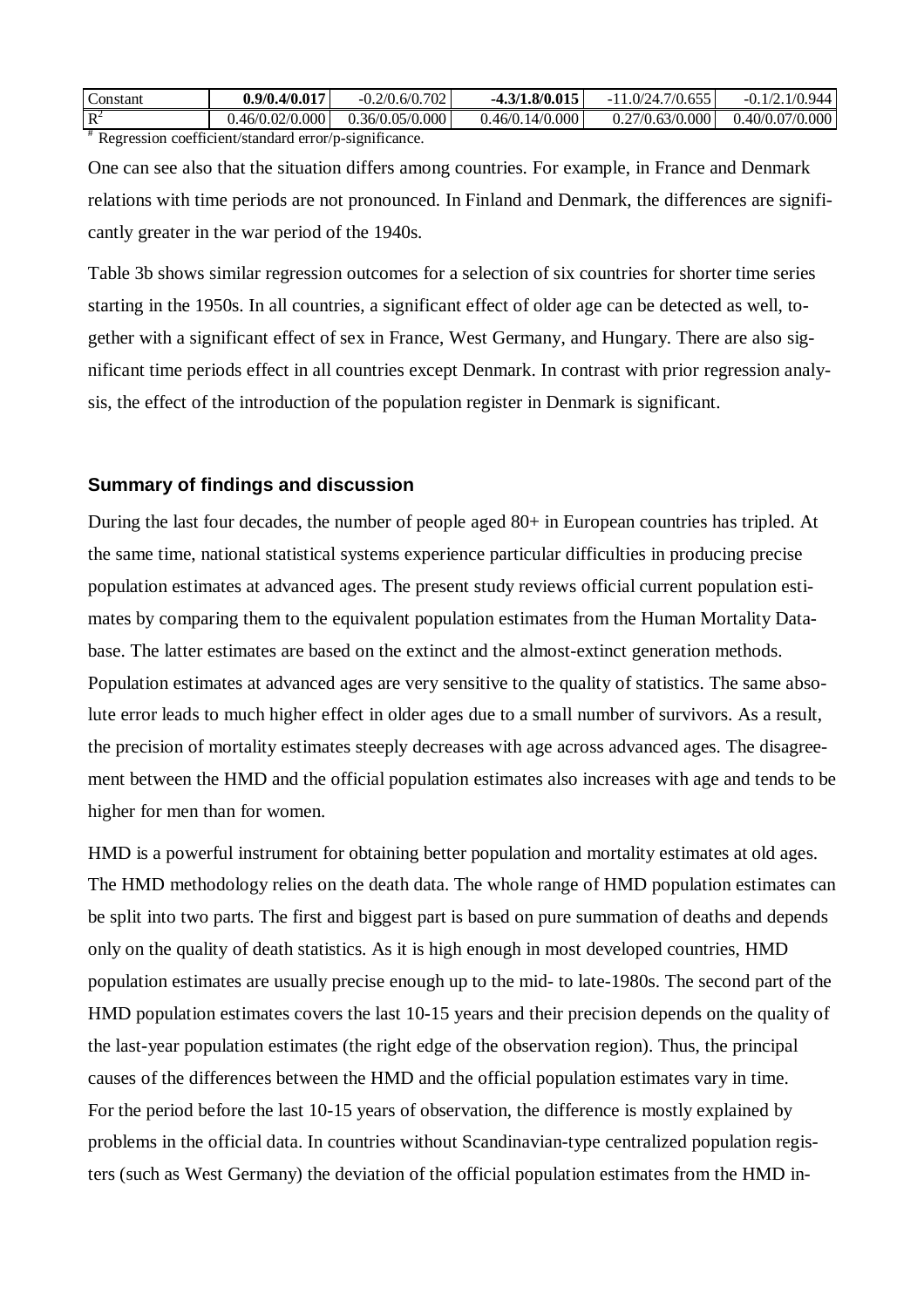creases as time passes after the last census, reaches a maximum just before the next census and drops off just after it.

The comparative analysis for 11 European countries revealed especially significant relative and absolute differences between the official and the HMD estimates in Russia, Hungary, and England and Wales. Smaller, but considerable differences between the two population estimates were found in France, Germany, and (to a lesser extent) in the Netherlands.

The precision of the HMD population estimates during the last 10-15 years requires more attention. Once again, this is not a real problem in Sweden, Denmark, and Finland, where since the early 1970s the quality of population estimates is permanently high. For France, Switzerland, and The Netherlands the influence of the right edge is potentially more important. However, relatively small differences between the HMD and the official population estimates and the plausible shapes of the HMD mortality curves suggest good quality of the HMD data in these three countries. For England and Wales, Germany, Hungary, and Russia the differences are greater. The HMD population estimates for these countries are probably affected by the quality of the right edge. One can hope that the situation will improve in England and Wales after recalculations based on the census of 2001. In Russia one could also hope for improvements in connection with the census of 2002.

We found a clear pattern of population overestimation for West German men in the 1980s-90s. The relative difference between the official and the HMD estimates was especially high at age 90+ and tended to increase between 1971 and 1987 at age 90+. During this period male death rates based on the official population estimates have decreased to implausibly low levels close to female death rates. After the West German census of 1987 the difference between HMD and official estimates disappeared, but a widening of the gap seems to have resumed in the early 1990s. Based on the data available so far, one can conclude that an after-census population correction is highly desirable in Germany. We need to wait for another 7-8 years before the HMD data will provide a more conclusive evaluation of the official population data of the 1990s.

Although the HMD mortality data are much less problematic than the official data, the quality of the population denominator can influence them. The potential magnitude of the problem can be estimated by comparing differences between the HMD mortality estimates and the official mortality estimates for the last pre-census years with the equivalent differences for a year just after the census. For example, for West Germany differences between male life expectancies at age 80 based on the HMD populations and the official populations are negligible in 1985-86 and become even smaller in 1987. However, it is not the case for male life expectancies at age 90. In 1985-86 the dif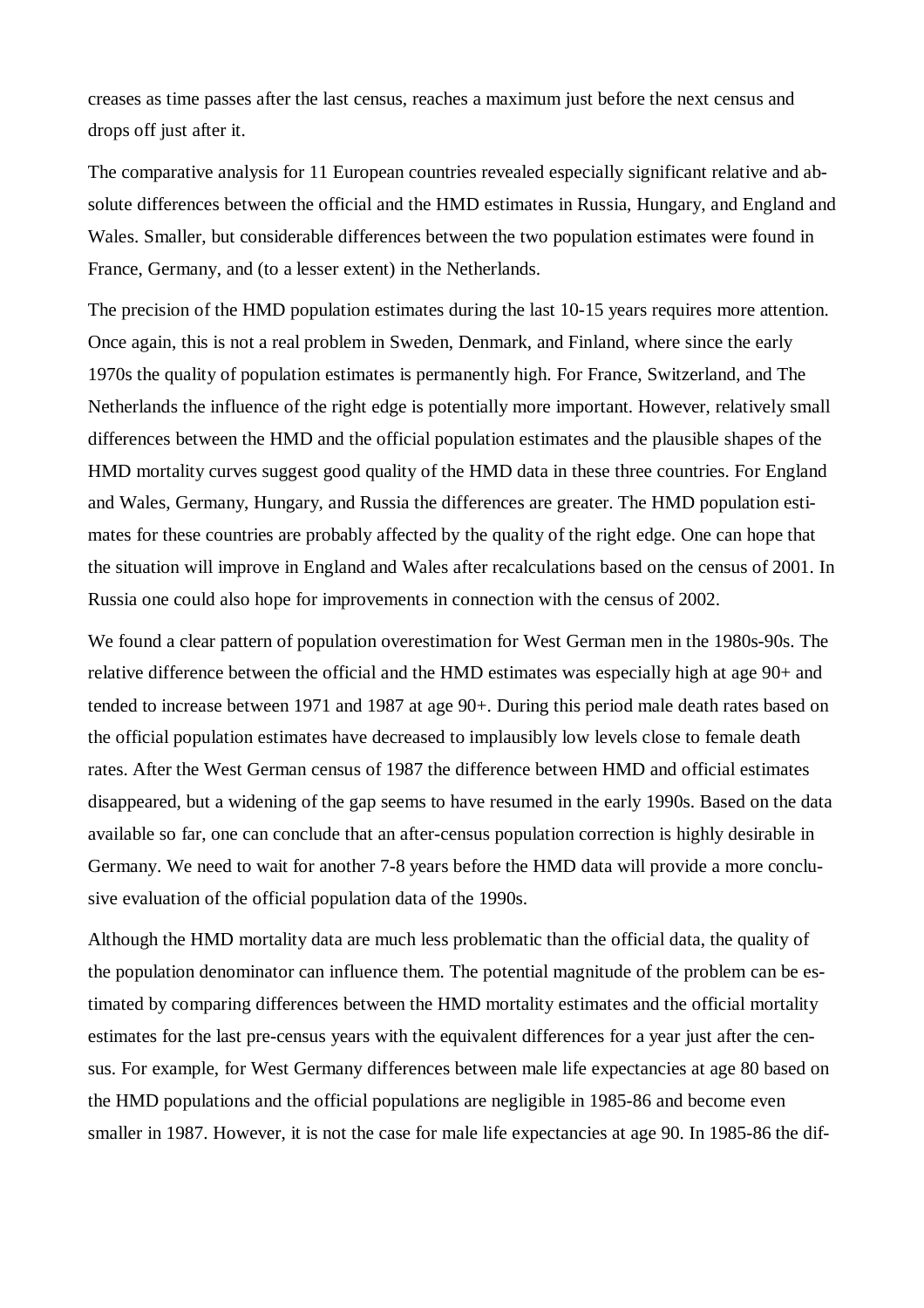ference between the two male life expectancy estimates is about 0.5 years (16%). In 1987 it drops to almost zero.

During the last 10-15 years, some problems in estimating life expectancies at age 90 coinciding with much less problematic estimates at age 80, were observed also for Hungary and England and Wales (analysis not shown here).

Therefore, one should be cautious in using male mortality estimates for the 1990s at ages 90+ for Russia, Hungary, Germany, and England and Wales if the time from the last population census is longer than 3-5 years.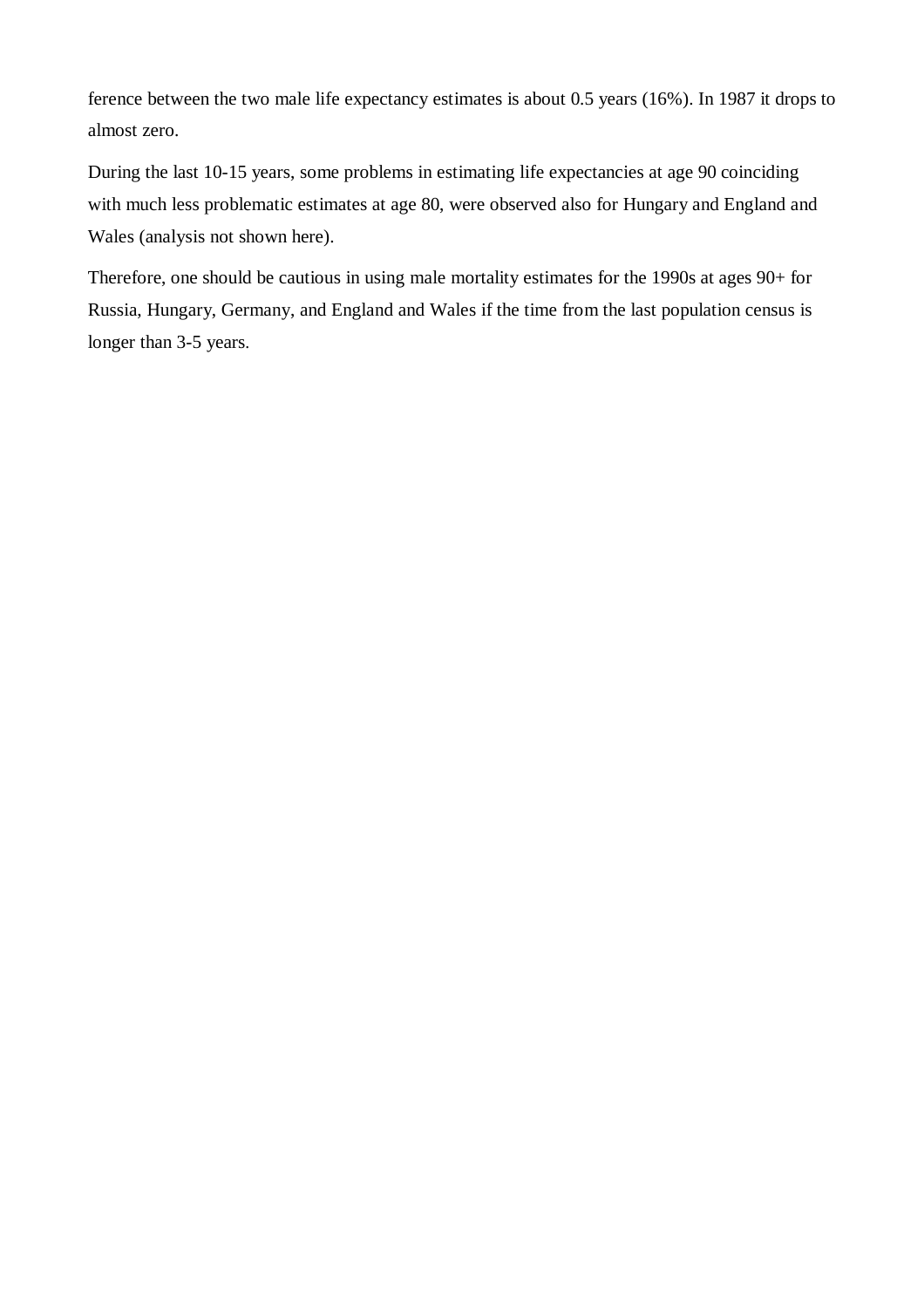**Table 3b. Factors of the absolute value of the relative difference between the HMD and the official estimates: data series since 1950.** 

| Variable          |                | France,<br>1950-2002 | Hungary,<br>1950-2002 | Denmark,<br>1950-2003 | Germany, West<br>1956-2000 | England and<br>Wales,<br>1950-2001 | The Netherlands,<br>1950-2002 |
|-------------------|----------------|----------------------|-----------------------|-----------------------|----------------------------|------------------------------------|-------------------------------|
| Sex               | Males          | 0                    | $\theta$              | 0                     |                            |                                    |                               |
|                   | Females        | $-1.1/0.3/0.000$     | 0.2/0.4/0.622         | 0.3/0.4/0.461         | $-6.2/1.5/0.000$           | $-0.9/0.2/0.000$                   | $-0.1/0.3/0.738$              |
| Years             | 1950           | 3.1 /0.5/0.000       | 1.4/0.7/0.034         | 1.8/1.1/0.092         | $-5.7/4.5/0.205$           | 1.9/0.4/0.000                      | $-0.6/0.5/0.201$              |
|                   | 1960           | 1.0/0.5/0.032        | 2.8/0.6/0.000         | 1.7/0.8/0.051         | $-2.3/2.4/0.322$           | 1.3/0.4/0.000                      | 0.3/0.5/0.535                 |
|                   | 1970           | 0.1 / 0.5 / 0.883    | $-0.3/0.6/0.576$      | 0.9/0.6/0.094         | 5.1/2.2/0.018              | $-0.2/0.3/0.642$                   | 1.1/0.5/0.025                 |
|                   | 1980           | $-0.3 / 0.5 / 0.576$ | 1.3/0.6/0.029         | $-0.01/0.5/0.991$     | 9.9/2.2/0.000              | $-0.2/0.3/0.488$                   | $-0.8/0.5/0.122$              |
|                   | 1990           |                      |                       |                       |                            |                                    |                               |
| Ages              | 80-84          |                      |                       |                       |                            |                                    |                               |
|                   | 85-89          | 0.3 / 0.4 / 0.509    | 1.7/0.5/0.000         | 0.1/0.5/0.803         | 0.3/2.1/0.886              | 0.7/0.2/0.008                      | 0.4/0.4/0.400                 |
|                   | $90 - 94$      | 1.6/0.4/0.001        | 7.0/0.5/0.000         | 0.7/0.5/0.172         | 2.1/2.1/0.303              | 5.8/0.3/0.000                      | 1.7/0.4/0.000                 |
|                   | $95+$          | 7.5 /0.5/0.000       |                       | 5.5/0.5/0.000         | 24.7/2.1/0.000             |                                    | 8.3/0.4/0.000                 |
| Census            | Yes            | 0.1/0.5/0.795        | 0.4/0.7/0.548         | $-0.1/0.5/0.827$      | $-6.6/3.1/0.034$           | 1.0/0.3/0.003                      | $-0.4/0.7/0.587$              |
|                   | N <sub>o</sub> |                      |                       |                       |                            |                                    |                               |
| Opened            | Yes            |                      |                       |                       | 5.2/3.5/0.140              |                                    |                               |
| age inter-        | N <sub>o</sub> |                      |                       |                       |                            |                                    |                               |
| val in            |                |                      |                       |                       |                            |                                    |                               |
| deaths            |                |                      |                       |                       |                            |                                    |                               |
| Register          | Yes            |                      |                       | $-2.9/0.9/0.002$      |                            |                                    |                               |
|                   | <b>No</b>      |                      |                       |                       |                            |                                    |                               |
| Constant          |                | 0.2/0.5/0.600        | 0.08/0.5/0.875        | 1.2/1.1/0.263         | 1.4/2.1/0.506              | 1.3/0.3/0.000                      | 0.4/0.5/0.382                 |
| $R^2$ /s.e./ sig. |                | 0.50/0.03/0.000      | 0.47/0.03/0.000       | 0.40/0.04/0.000       | 0.43/0.14/0.000            | 0.43/0.14/0.000                    | 0.55/0.03/0.000               |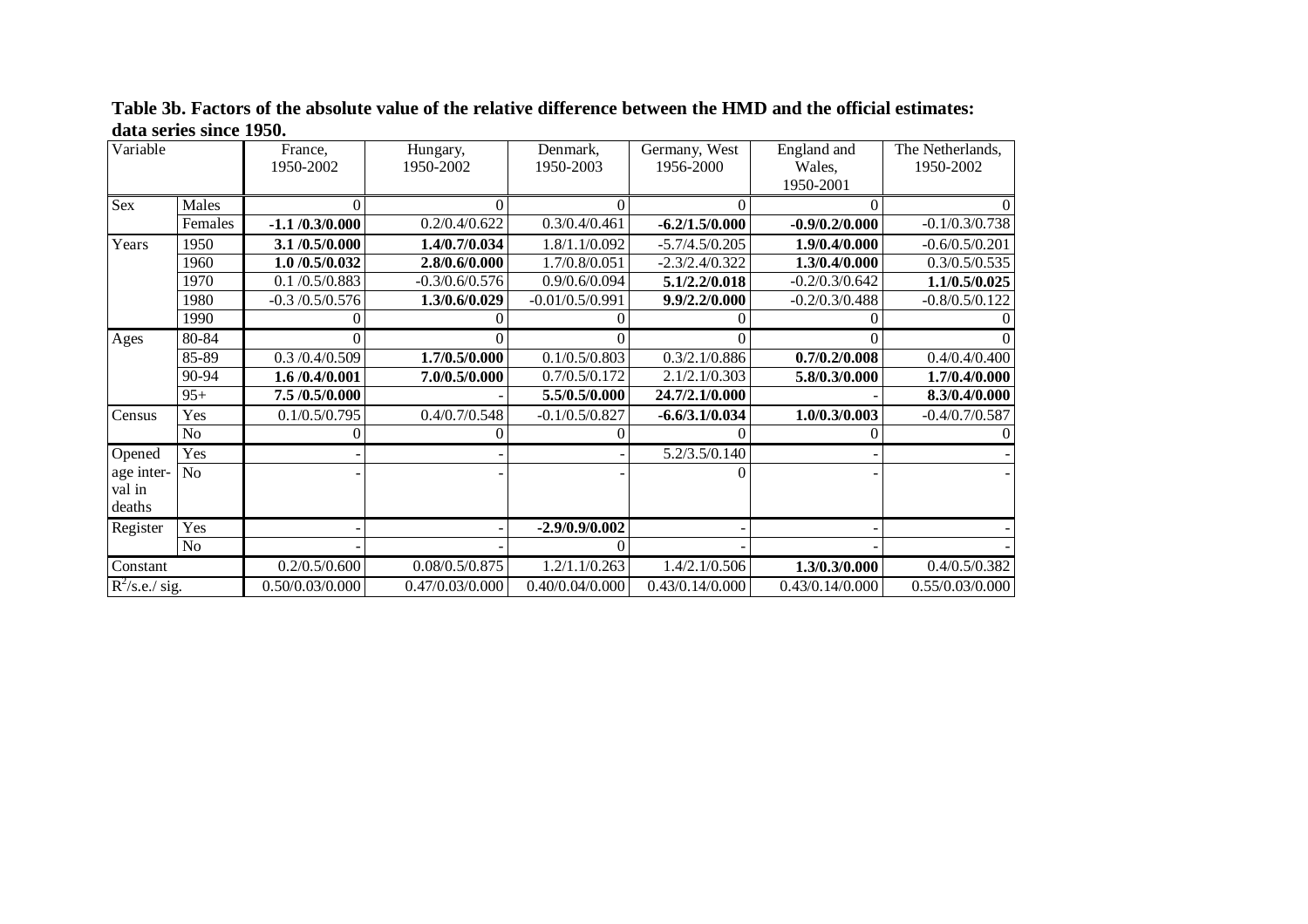#### **Notes**

1. In fact, the difference does not diminish after some of the old censuses of the  $19<sup>th</sup>$  or the

early  $20<sup>th</sup>$  century, which produced problematic population counts. Since the 1950s the quality

of the census counts has become high enough in all countries under consideration.

#### **References**

- Andreev, E.M., Darski, L.E. and T.L.Kharkova. 1998. *Demografitseskaia istoriya Rossii 1927-1959. [Demographic History of Russia].* Moscow, Informatika.
- Andreev, K.F. 1999. *Demographic Surfaces: Estimation, Assessment and Presentation, with Application to Danish Mortality, 1835-1995*. Ph.D. Dissertation, Faculty of Health Sciences, University of Southern Denmark.
- Coale, A.J. and E.E.Kisker. 1986. Mortality crossovers: reality or bad data? *Population Studies*, 40: 389-401.
- Dinkel, R.H. and E. Meinl. 1991. Die Komponenten der Bevölkerungsentwicklung in der Bundesrepublik Deutschland und der DDR zwischen 1950 und 1987. *Zeitschrift für Bevölkerungswissenschaft*, 17(2): 115-134.
- Hill, M.E., Preston, S.H. and I.Rosenwaike. 2000. Age reporting among white Americans aged 85+: results of a record linkage study. *Demography*, 37(2): 175-186.
- Kannisto, V. 1988. On the survival of centenarians and the span of life. *Population Studies*, 42(3): 389-406.
- Kannisto, V. 1994. *Development of Oldest-Old Mortality, 1950-1990: Evidence from 28 Developed Countries.* Odense University Press, Odense.
- Rosenwaike, I. 1979. A new evaluation of United States census data on the extreme aged. *Demography*, 16(2): 279-288.
- Thatcher, A. R. 1999. The long-term pattern of adult mortality and the highest attained age. *Journal of the Royal Statistical Society Series A*.162:5-43.
- Thatcher, A.R. 1992. Trends in numbers and mortality at high ages in England and Wales. *Population Studies*, 46(3): 411-426.
- Thatcher, A.R. 2001. The demography of centenarians in England and Wales. *Population: An English Selection*, 13(1): 139-156.
- Thatcher, A.R., Kannisto, V. and K.Andreev. 2002. The survivor ratio method for estimating numbers at high ages. *Demographic Research* 6(1): Volume 2, Article15. Available at http://www.demographic-research.org/.
- Vallin, J. and F. Meslé. 2001. Tableau I-C-1: Population par sexe et âge (de 0 à 100 ans), au 1 janvier, de 1899 à 1998, avec deux estimations selon le territoire pour les années de changement de territoire [revised post-publication]. In: *Tables de mortalité françaises pour les XIXe et XXe siècles et projections pour le XXIe siècle*. Paris: Institut national d'études démographiques.
- Vincent, P. 1951. La Mortalité des vieillards. *Population*. 6(2): 181-204.
- Wilmoth, J.R. with the assistance of K. Andreev, M. Bubenheim, D. Jdanov, D. Philipov, V. Shkolnikov, and P. Vachon. (2002). *Methods Protocol for the*